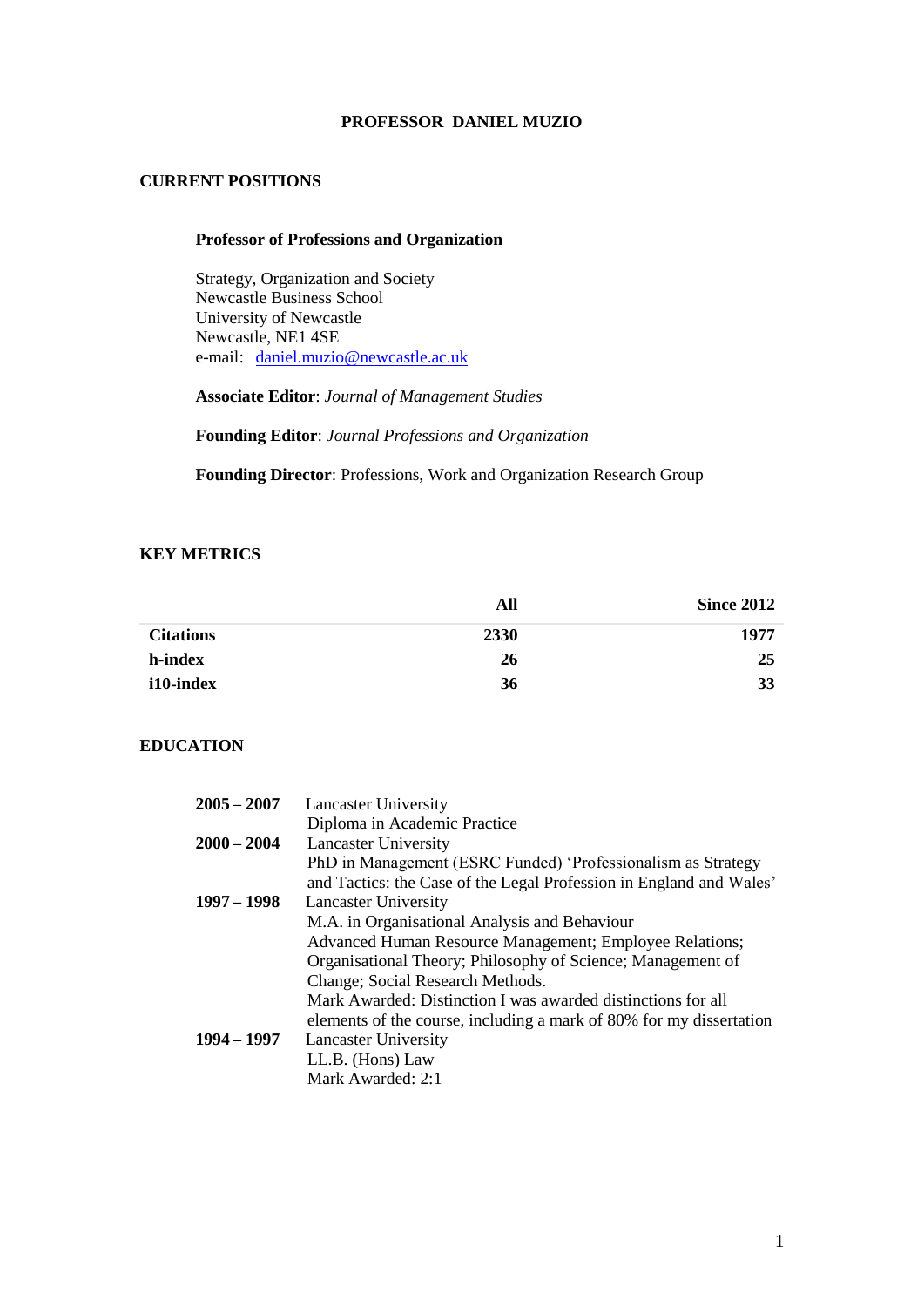## **EMPLOYMENT HISTORY**

| $2013 -$      | Professor of Professions and Organization, University of Newcastle |
|---------------|--------------------------------------------------------------------|
| $2011 - 2013$ | Professor of Leadership and Organization, University of Manchester |
| $2009 - 2011$ | Senior Lecturer in Employment Relations, Leeds University Business |
|               | School, Leeds University                                           |
| $2007 - 2009$ | Lecturer in Employment Relations, Leeds University Business        |
|               | School, Leeds University                                           |
| $2004 - 2007$ | Lecturer in Organization, Work and Technology Department of        |
|               | Organisation, Work and Technology, Lancaster University            |
| $2003 - 2004$ | <b>Post-Doctoral Research Fellow</b>                               |
|               | Department of Organisation, Work and Technology, Lancaster         |
|               | University                                                         |
|               |                                                                    |
|               |                                                                    |

# **EXTERNAL ROLES, VISITING POSITIONS AND ACADEMIC MEMBERSHIPS**

| <b>2014 - Current</b> | International Research Fellowship, Said Business School,<br>University of Oxford              |
|-----------------------|-----------------------------------------------------------------------------------------------|
| 2013 - Current        | Visiting Professor, Manchester Business School, University of<br>Manchester                   |
| 2011 - Current        | Associate Member University of Leeds Centre for Employment<br>Relations Innovation and Change |
| 2015 - 2016           | External Examiner Msc in Management, Brunel University                                        |
| 2015 - 2016           | Visiting Professor, Roma III                                                                  |
| 2014 - 2016           | Visiting Professor, The University of Law, London                                             |
| 2012 - 2015           | Visiting Professor Cass Business School, City University, London                              |
|                       | 2012 (Mar-May) Visiting Professor, CERSI, LUISS Guido Carli University, Rome                  |
|                       | 2010 (Mar-May) Visiting Professor, CERSI, LUISS Guido Carli University, Rome                  |
| <b>2010 (Nov-Dec)</b> | Visiting Professor, Onati International Institute for the Sociology<br>of Law, Spain          |
| 2010 -2014            | External Examiner Management Degree, Strathclyde<br><b>Business School</b>                    |
| 2009 - 2013           | External Examiner MBA in Legal Practice, Nottingham Law<br>School                             |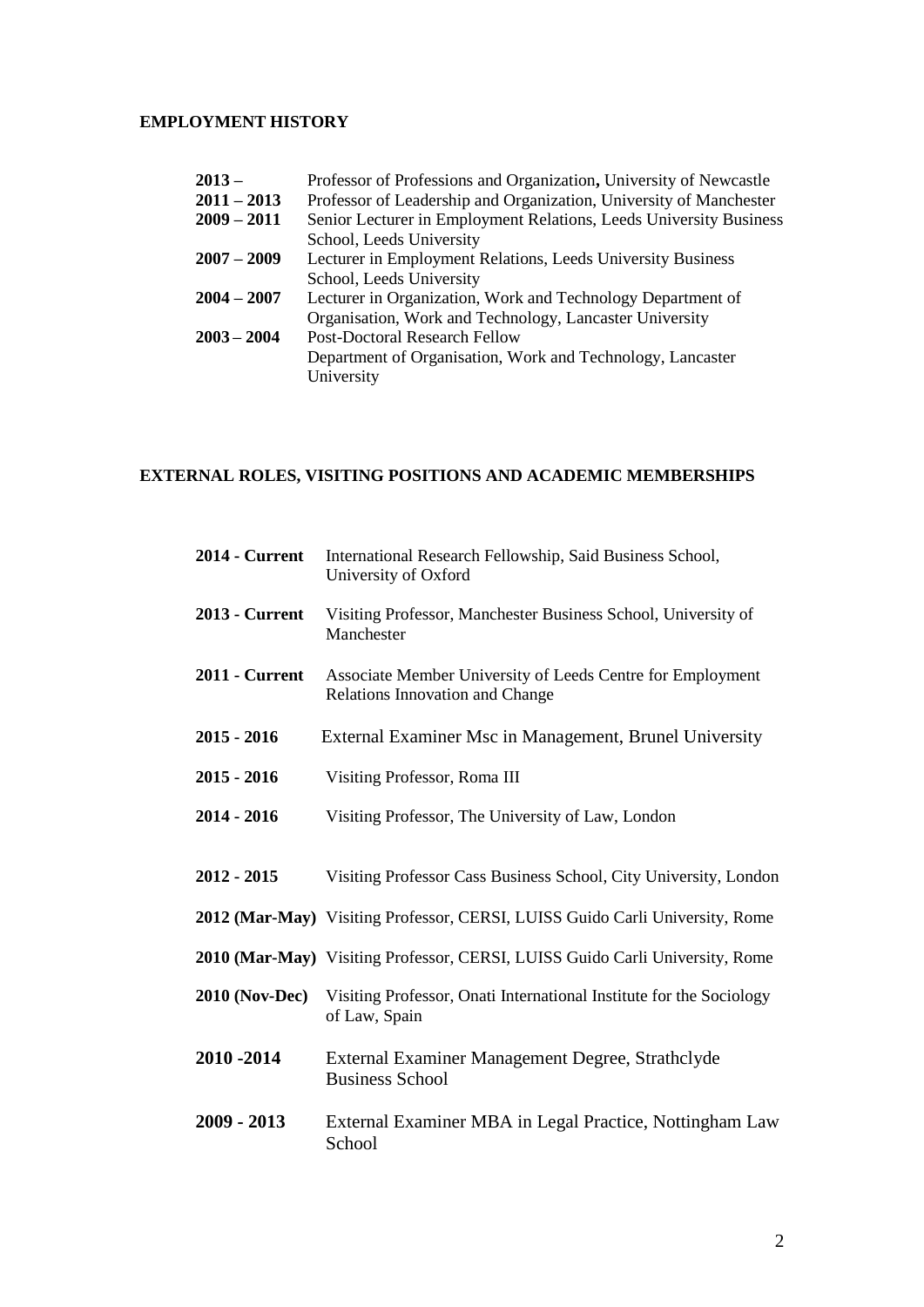I am a member of the Academy of Management, the European Group for Organization Studies (convenor of SWG08: Management, Organizations and Professions), the International Sociological Association (board member of RC17: Sociology of Organizations), the Society for Advanced Socio-Economic Studies, the International Labour Process and the Critical Management Studies Conference.

### **PUBLICATIONS AND OTHER SCHOLARLY ROLES**

### **a. EDITORIAL ROLES**

#### **Editorships**

Associate Editor of the *Journal of Management Studies* (2016-current)

Founding Editor of the *Journal of Professions and Organization* (2013- current)

Launched in 2013 and published by the Oxford University Press, the *Journal of Professions and Organization* (JPO) aims to be the premier outlet for research on organizational issues concerning professionals, including their work, management and their broader social and economic role. The first issue was published in March 2014. and has been ranked as A in the Australian ABCD list. Further information can be found at<http://jpo.oxfordjournals.org/>

Associate Editor *Gender, Work and Organization* (2012 – current)

#### **Guest Editorships**

Muzio, D., Post, C. and Saarala, R. 'Diversity Perspective on Management: Towards more complex conceptualizations of diversity in management studies' - *Journal of Management Studies* (under preparation)

Gabbioneta, C., Currie, G., Dinovitzer, R. Faulconbridge, J. and Muzio, D. (2019) 'Wrongdoing in and by professional organizations' – *Human Relations* (4\* Abs Journal)

Carter, C., Muzio, D. and Spence, C. (2015) 'Contemporary Professional Work: Accounting and Beyond' *Accounting, Auditing and Accountability Journal* 28(8)

Muzio, D., Brock, D., and Suddaby, R. (2013) 'Professions and Institutional Change' *Journal of Management Studies* 50(5)

Muzio, D. and Tomlinson, J. (2012) 'Gender, diversity and inclusion in professions and professional organizations'. *Gender, Work and Organization*, 19(5)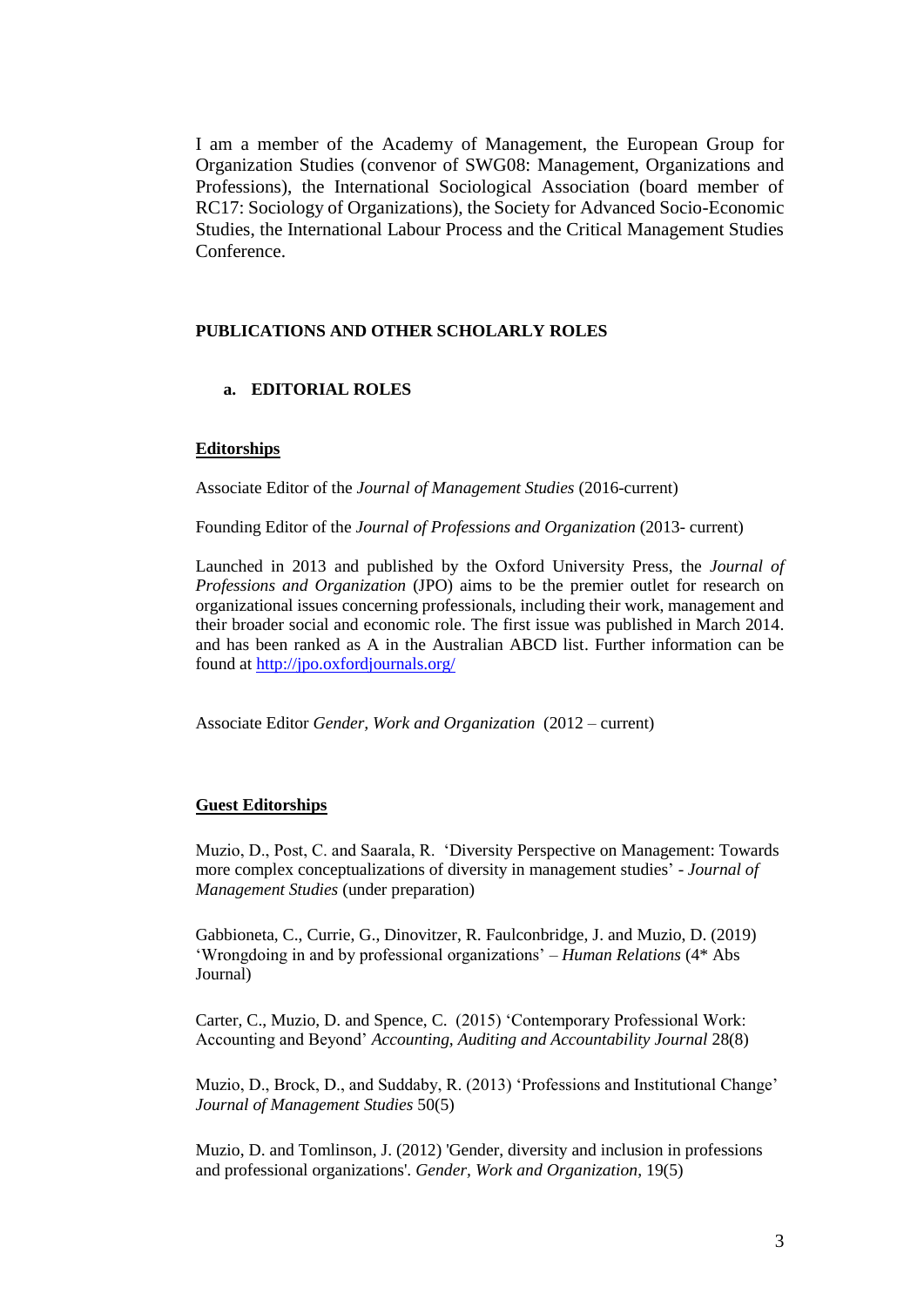Muzio, D. and Kirkpatrick, I. (2011) 'Reconnecting the Study of Professional Organizations with the Study of Professional Occupations'. *Current Sociology*, 59(4)

#### **Editorial Board Memberships**

Editorial Board Member: *Human Relations*

Editorial Board Member: *Organization Studies*

Editorial Board Member: *International Journal of the Legal Profession*

#### **Refereeing and Reviewing**

I have reviewed multiple times for the following journals: *Academy of Management Review*; *Accounting, Organization and Society*; *British Journal of Industrial Relations; British Journal of Management*; *Current Sociology; Employee Relations; Human Relations; International Journal of the Legal Profession Journal of Law and Society*; *Journal of Management Studies*, *Long Range Planning*; *New Technology, Work and Employment*; *Organization*, *Organization Studies*; *Strategic Organization*; *Sociological Inquiry*; *Sociological Theory*; and *Work, Employment and Society.*

I also review monograph and text-book proposals for: The *Oxford University Press*, *Ashgate*, *Routledge*, *Palgrave, Edward Elgar, Taylor and Francis* and *John Wiley*.

I review research proposals for the *ESRC*, the *National Science Foundation*, *The Qatar National Research Fund*, the *Advanced Institute of Management, The Velux Foundation,* and *The Leverhulme Foundation*.

#### **b. PUBLICATIONS AND WORKING PAPERS**

#### **Books**

Muzio, D., Kirkpatrick, I and Aluack, S. (2019) *Professional Occupations and Organizations.* Cambridge*:* Cambridge University Press

Saks, M. and Muzio, D. (eds) (2018) *Professionalism and Entrepreneurship*. Oxford: Routledge.

Empson L, Muzio, D., Broschak, J., Hinings, B. (eds) (2015). *Oxford Handbook of Professional Services Firms.* Oxford Handbooks. Oxford: Oxford University Press.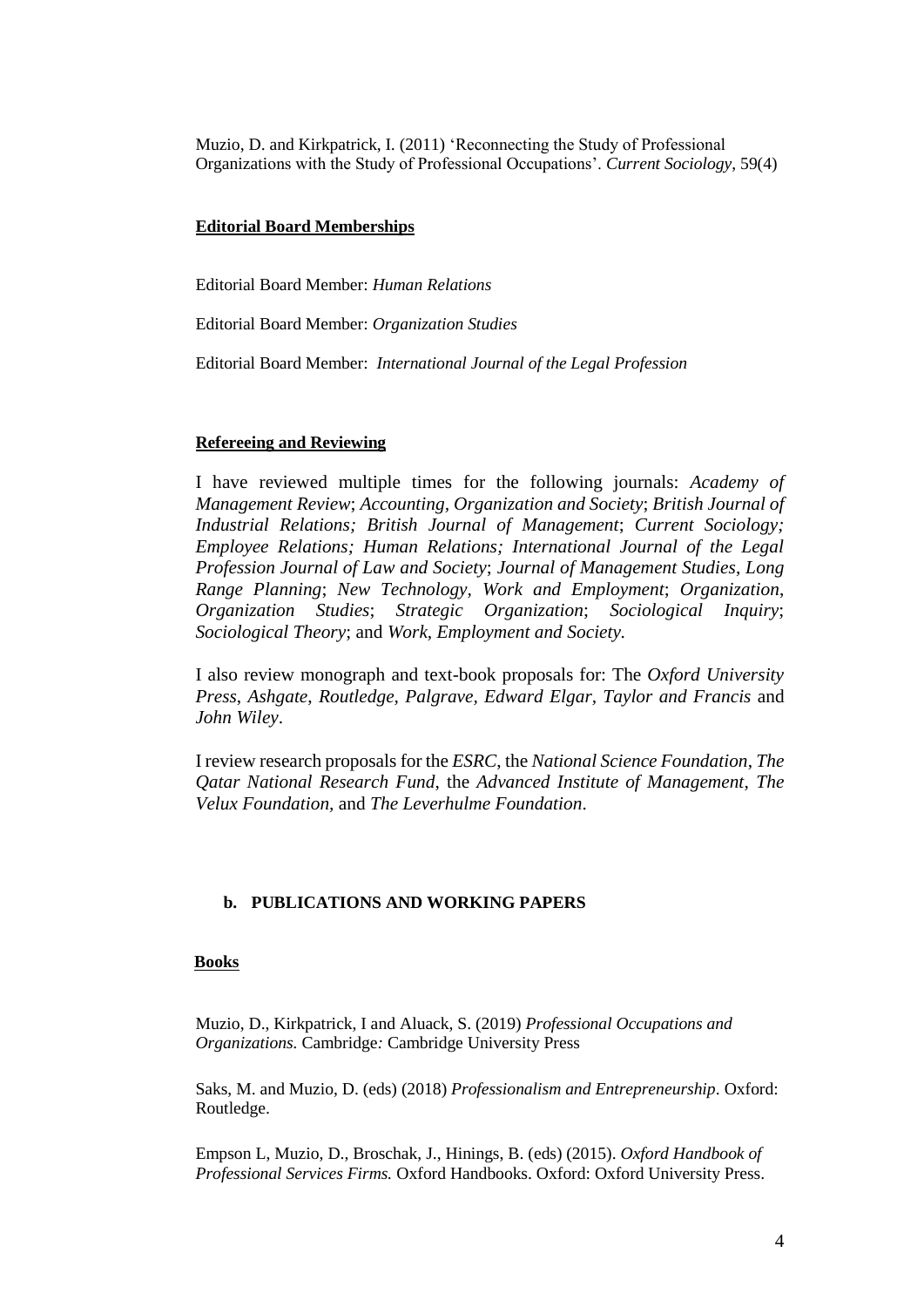Sommerlad, H., Webley, L., Duff, L., Muzio, D., and Tomlinson, J. (2014) *Diversity in the legal profession in England and Wales: A qualitative study of barriers and individual choices*. (London: University of Westminster Law Press)

Muzio, D., Ackroyd, S. and Chanlat, J.F. (eds) (2007) *Redirections in the Study of Expert Labour: Established Professions and New Expert Occupations* (Basingstoke: Palgrave)

#### **Journal Articles under Review**

Faulconbridge, J. and Muzio, D. Field Partitioning as an evolutionary dynamic: the contribution of subfields. *Organization Studies -* Revise and Resubmit (re-submitted October 2017)

Sabini, L., Muzio, D. and Alderman, N. 'The adoption of sustainable practices in project management: a systematic literature review' *International Journal of Project Management* Revise and Resubmit (due April 2018)

Tomlinson, J., Valizade, D., Muzio, D., Charlwood, A., and Aluack. S. 'Privileges and Penalties in the Legal Profession: An intersectional analysis of career progression' *British Journal of Sociology* (submitted November 2017)

Giazitzoglu, A. and Muzio, D. (2017) 'How do working class recruits in the ICT sector experience their transition to professional careers?' *New Technology Work and Employment* (Submitted November 2017)

Faulconbridge, J. and Muzio, D. (2016) The commensurability of rankings: financialized discourses and the evolution of the English legal profession. *Accounting, Organization and Society* (submitted September 2017)

#### **Journal Articles**

Curie, G., Gabbioneta, C., Faulconbridge, J. , Muzio, D., And Richmond, J. (2018)'Professional Misconduct in Healthcare: Developing a Balanced Research Agenda for Work Sociology'. *Work Employment and Society* - forthcoming

Faulconbridge, J. and Muzio, D. 'Karl Polanyi on strategy: the effects of culture, morality and double-movements on embedded strategy ' *Critical Perspectives on Accountancy* - forthcoming

Tomlinson, J., Valizade, D., Muzio, D., Charlwood, A., and Aluack. S. 'Privileges and Penalties in the Legal Profession: An intersectional analysis of career progression' *British Journal of Sociology* - - forthcoming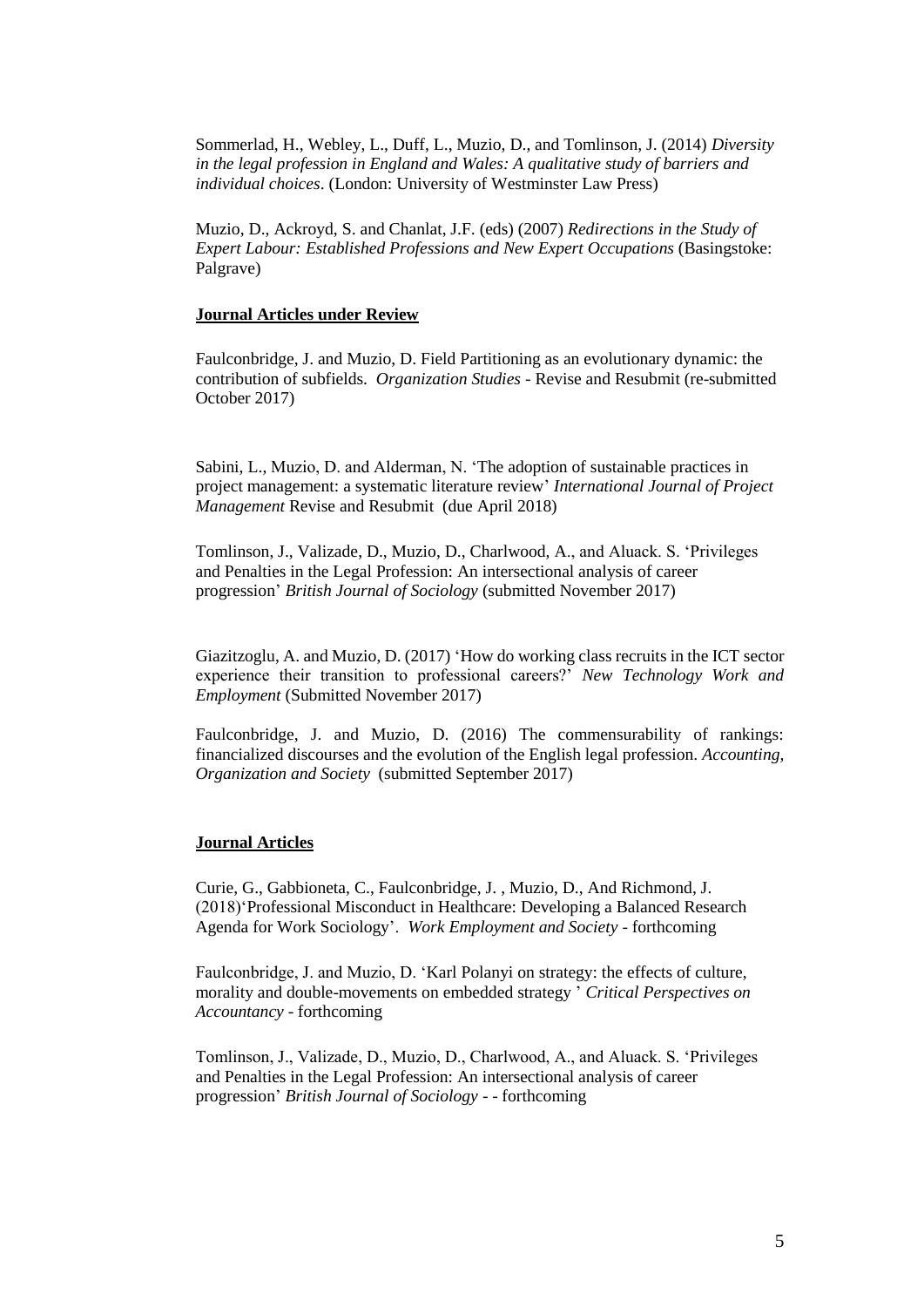Faulconbridge, J. and Muzio, D. (2016) Global professional service firms and the challenge of institutional complexity: 'field relocation' as a response strategy. *Journal of Management Studies* 53(1): 89-124

Carter, C., Muzio, D, and Spence, C. (2015) [Scoping an Agenda for Future Research](http://www.emeraldinsight.com/doi/pdfplus/10.1108/AAAJ-09-2015-2235)  [into the Professions](http://www.emeraldinsight.com/doi/pdfplus/10.1108/AAAJ-09-2015-2235)*. Accounting, Audit and Accountability Journal* 28(8) 1198-1216

Hodgson, D., Paton, S. and Muzio, D. (2015) [Something Old, Something New?](http://onlinelibrary.wiley.com/doi/10.1111/1467-8551.12105/abstract)  [Competing Logics and the Hybrid Nature of New Corporate Professions](http://onlinelibrary.wiley.com/doi/10.1111/1467-8551.12105/abstract) *British Journal of Management*, 26(4) 745-759

Faulconbridge, J. and Muzio, D. (2015) [Transnational corporations shaping](http://www.ncl.ac.uk/nubs/research/publication/206290)  [institutional change: The case of English law firms in Germany.](http://www.ncl.ac.uk/nubs/research/publication/206290) *Journal of Economic Geography*, 15(6): 1195-1226

Brock, D., Leblebici, H. and Muzio, D. (2014) ['Understanding professionals and their](https://www.researchgate.net/publication/260197758_Understanding_professionals_and_their_workplaces_The_mission_of_the_Journal_of_Professions_and_Organization)  [workplaces: The mission of the Journal of Professions and Organization '](https://www.researchgate.net/publication/260197758_Understanding_professionals_and_their_workplaces_The_mission_of_the_Journal_of_Professions_and_Organization) *Journal of Professions and Organization,* 1(1): 1-15

Muzio, D., Brock, D. and Suddaby, R. (2013) 'Professions and Institutional Change: Towards an Institutionalist Sociology of the Professions' *Journal of Management Studies*, 50(5): 699-721

Muzio, D. and Faulconbridge, J. (2013) 'The global professional service firm: 'one firm' models versus (Italian) distant institutionalised practices.' *Organization Studies*, 34(7): 897-925

Tomlinson, J., Muzio D., Sommerlad, H., Webley, L., and Duff, L. (2013) 'Structure, agency and the career strategies of women and BME individuals in the legal profession.' *Human Relations*, 66(2): 245-269

Paton S, Hodgson D, Muzio D. (2013) ['The Price of Corporate Professionalisation:](http://www.ncl.ac.uk/nubs/research/publication/195435)  [Analysing the corporate capture of professions in the UK and consequences for](http://www.ncl.ac.uk/nubs/research/publication/195435)  [expert labour.](http://www.ncl.ac.uk/nubs/research/publication/195435)' *New Technology, Work and Employment*, 28(3): 227-240

Cook, A., Faulconbridge, J. and Muzio, D (2012) 'London's legal elite: Recruitment through cultural capital and the reproduction of exclusivity' *Environment and Planning A*, 44(7): 1744-1762

Muzio, D. and Tomlinson, J. (2012) 'Gender, diversity and inclusion in professions and professional organizations: Setting the scene and the agenda for research'. *Gender, Work and Organization,* 19(5): 455-466.

Faulconbridge, J., Muzio, D. and Cook, A. (2012) 'Learning to be a lawyer in transnational law firms: communities of practice, institutions and identity regulation'. *Global Networks*, 12(1): 48-70.

Faulconbridge, J. and Muzio, D. (2012) 'Professions in a globalizing world: Towards a transnational sociology of the professions' *International Sociology,* 27(1): 1-17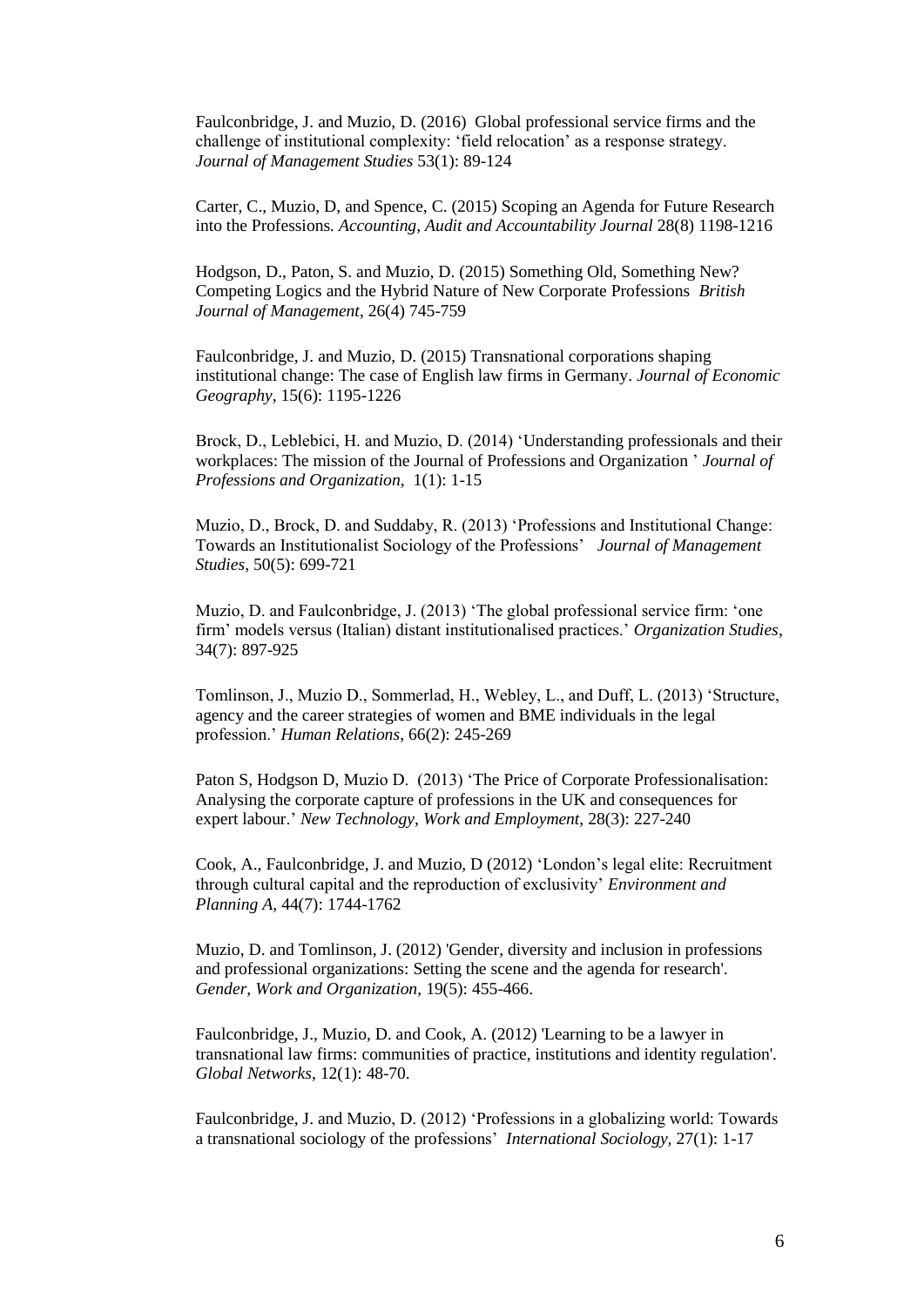Bolton, S., Muzio, D., and Boyd, C. (2011) 'Making Sense of Modern Medical Careers: The Case of the UK's National Health Service', *Sociology*, 45(4): 682-699

Muzio, D., Kirkpatrick, I. and Kipping, M. (2011) 'Professions, Organizations and the State: Applying the Sociology of the Professions to the Case of Management Consultancy'. *Current Sociology*, 59(6): 805-824

Muzio, D., and Kirkpatrick, I. (2011) 'Reconnecting the Study of Professional Organizations with the Study of Professional Occupations'. *Current Sociology,* 59(4): 389-405

Muzio, D., Hodgson, D., Faulconbridge, J., Beaverstock, J. and Hall, S. (2011) 'New and Old Professionalism: The Case of Management Consultancy and Project Management' *Current Sociology,* 59(4): 443-464

Faulconbridge, J. and Muzio, D. (2009) 'Locating Financialization: Situated Financial Practices in English Law Firms' *Journal of Economic Geography*, 9(5): 641-661

Muzio, D. and Faulconbridge, J. (2009) 'Legal Education, Globalization and the Cultures of Professional Practice'. *Georgetown Journal of Legal Ethics*, 22(4): 1335- 1360

Bolton, S. and Muzio, D. (2008) 'The Paradoxes of the Feminised Professions: Law, Management and Teaching'. *Work, Employment and Society,* 22(2): 281-299

Faulconbridge, J., Beaverstock, J., Muzio D. and Taylor P. (2008) 'Globalizing Law Firms and the Expansion of the US and English Legal Profession' *North-Western Journal of International Law and Business* 28(3): 455-488.

Faulconbridge, J. and Muzio, D. (2008) 'Organizational Professionalism in Global Law Firms'. *Work, Employment and Society,* 22(1): 7-25

Faulconbridge, J. and Muzio, D. (2007) 'Re-inserting the Professional in the Study of PSFs' *Global Networks*, 7(3): 249-270

Ackroyd, S. and Muzio, D. (2007) 'The Reconstructed Professional Firm Explaining Change in English Legal Practices' *Organization Studies*, 48(5): 1-19.

Bolton, S and Muzio, D. (2007) 'Can't Live with 'Em; Can't Live Without 'Em: Gendered Segmentation in the Legal Profession', *Sociology*, 41(1): 47-61.

Muzio, D. and Bolton, S. (2006) 'L'Esercito di Riserva: Femminizzazione e Profitto nella Professione Legale Inglese'. *Economia & Management*, 5(1): 107-117

Muzio, D. and Bolton, S. (2006) 'Feminization and Paradox: Stratification and Segmentation in Professional Contexts'. *Irish Journal of Management*, Special Issue: 79-93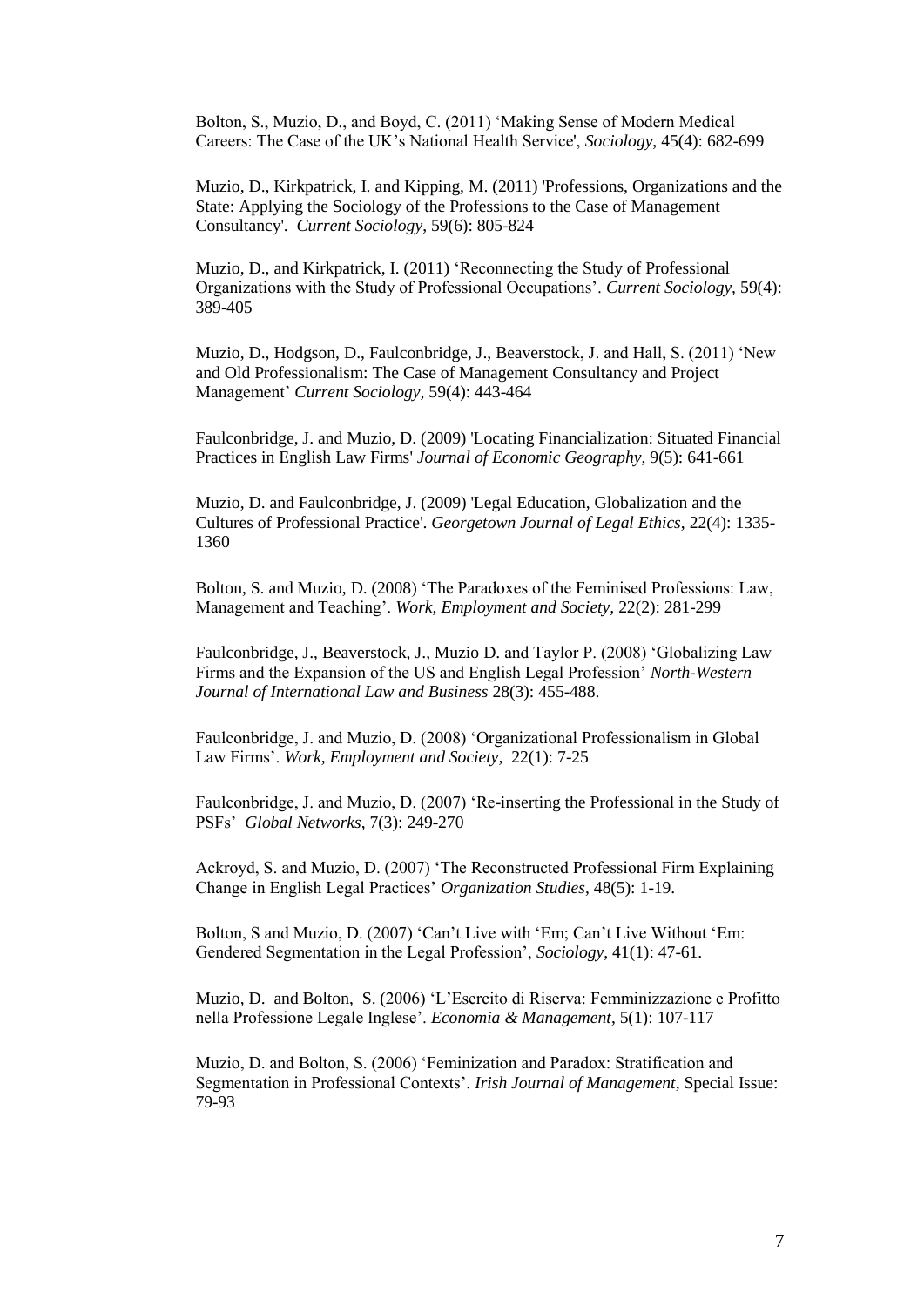Muzio, D. and Ackroyd, S. (2005) 'On the Consequences of Defensive Professionalism: the Transformation of the Legal Labour Process'. *Journal of Law and Society*, 32(4): 615-642

Muzio, D. (2004) 'The Professional Project and the Contemporary Re-Organization of the Legal Profession in England and Wales'. *International Journal of the Legal Profession*, 11(1): 33-51

#### **Chapters in Books**

Faulconbridge, J and Muzio, D (2017) 'Global Professional Service Firms and Institutionalization' In Seabrooke, L. and Henricksen, L. (eds) Professional networks in transnational governance. Cambridge: Cambridge University Press

Muzio, D, Gabionneta, C., Faulconbridge, F. and Greenwood, R. (2016) 'Wrongdoing and the Professions' in Palmer Smith-Crowe, and Greenwood (Eds) Organizational Wrongdoing. Cambridge: Cambridge University Press

Webley L., Tomlinson J., Muzio D., Sommerlad H., and Duff L. (2016) Access to a Career in the Legal Profession in England and Wales: Race, Class, and the Role of Educational Background in Headworth S., Nelson B., Dinovitzer R. and Wilkins D. (eds) *Diversity in Practice: Race, Class, and Gender in Legal and Professional Careers*. Cambridge: Cambridge University Press

Faulconbridge, J. and Muzio, D. (2015) Financialization and the law firm, in Sommerlad, Harris-Short, Vaughn and Young (eds) *The Futures of Legal Education and the Legal Profession*. London: Hart Publishing.

Faulconbridge, J. and Muzio, D. (2015) 'Professions and Institutional Change' in Seabrooke, L. and Henricksen, L.F. (eds) 'Professions and Organizations in Transnational Governance'. Oxford: Oxford University Press

Empson L, Muzio, D., Broschak, J., Hinings, B. (2015) 'Introducing PSFS' in Empson L, Muzio, D., Broschak, J., Hinings, B. (eds) *Oxford Handbook of Professional Services Firms.* Oxford: Oxford University Press

Suddaby, R. and Muzio, D. (2015) 'Theoretical Approaches to the Study of PSFS' in Empson L, Muzio, D., Broschak, J. and Hinings, B. (eds) *Oxford Handbook of Professional Services Firms.* Oxford: Oxford University

Muzio, D. and Flood, J. (2013) 'Entrepreneurship, Managerialism and Professionalism in Action: The Case of the Legal Profession' in Reihlen, M. and Werr, A. (ed) *The Handbook of Entrepreneurship in Professional Services.* London: Edward Elgar

Hodgson, D. and Muzio, D. (2011) 'The Professionalization of Project Management' in Morris, P. (ed) *The Oxford Handbook Project Management.* Oxford: Oxford University Press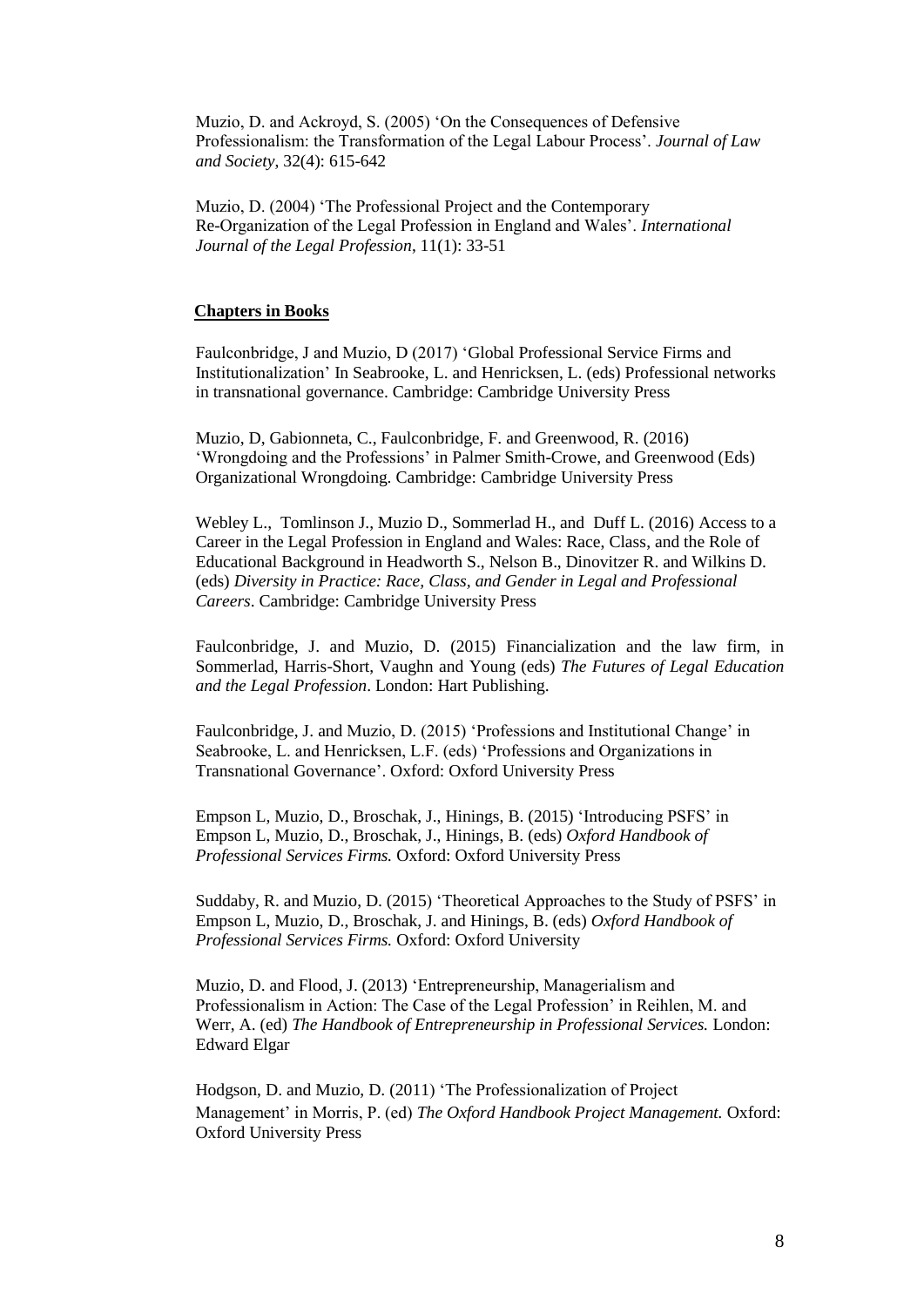Muzio, D., Ackroyd, S. and Kirkpatrick, I. (2011) 'The Occupational and Organisational Development Project of Management Consultancy: Or Why Management Consultancy is not a Profession.' in Clark, T. and Kipping, M. (eds) *The Oxford Handbook Management Consulting*. Oxford: Oxford University Press.

Muzio, D. and Bolton, S. (2008) "L'Esercito di Riserva: Femminizzazione e Profitto nella Professione Legale Inglese" (with Sharon Bolton), in C Bertocchi (Ed) La Liberta'. Proctor: Bologna.

Muzio, D. and Ackroyd, S. (2007) 'Change in the Legal Profession: Professional Agency and the Legal Labour Process' in Muzio, D., S. Ackroyd, and J.F. Chanlat (eds) *Redirections in the Study of Expert Labour: Medicine, Law, and Management Consultancy*. Basingstoke: Palgrave

Muzio, D. and Ackroyd, S., Chanlat, J.F. (2007) 'Redirections in the Study of Expert Labour: Lawyers, Doctors and Business Consultants', in Muzio, D., Ackroyd, S. and Chanlat, J.F. (eds) *Redirections in the Study of Expert Labour: Established Professions and New Expert Occupations*. Basingstoke: Palgrave

Muzio, D. (2007) 'Le Professioni e l'Assalto Neo-Liberale: Lezioni Inglesi' in Bertocchi, C (ed) *La Vita Intelletuale: Professioni, Arte, Impresa in Italia e nel Pianeta.* Bologna: Proctor

Kipping, M., Kirkpatrick, I. and Muzio, D. 'Overly Controlled or Out of Control? Management consultants and the new corporate professionalism' in Craig, J. ed. (2006) *Production Values: Futures for Professionalism*. London: Demos.

## **Reports**

Aluack, S., Charlwood, A., Muzio, D., Tomlinson, J. and Valizade, D. (2017) ['Mapping advantages and disadvantages: Diversity in the legal profession in](https://www.sra.org.uk/documents/SRA/research/diversity-legal-profession.pdf)  [England and Wales'](https://www.sra.org.uk/documents/SRA/research/diversity-legal-profession.pdf) – Solicitor Regulatory Authority funded report

Kirkpatrick, I., Muzio, D., and Aluack, S. (2017) 'From Practice to Profession; Exploration of the current status, perceptions and future pathways' – American Society of Association Executives funded report

Sommerlad, H., Webley, L., Duff, L., Muzio, D., and Tomlinson, J. (2010) 'Diversity in the legal profession in England and Wales: A qualitative study of barriers and individual choices' Legal Services Board Funded Report

Faulconbridge, J., Muzio, D. and Cook, A. (2010) 'Professional education, global professional service firms and the cultures of professional work in Europe'. ESRC Grant Report

Faulconbridge, J., and Muzio, D. (2007) 'Legal Services in the North-West: Challenges and Opportunities'. Report for Lancaster University's Centre for Land and Society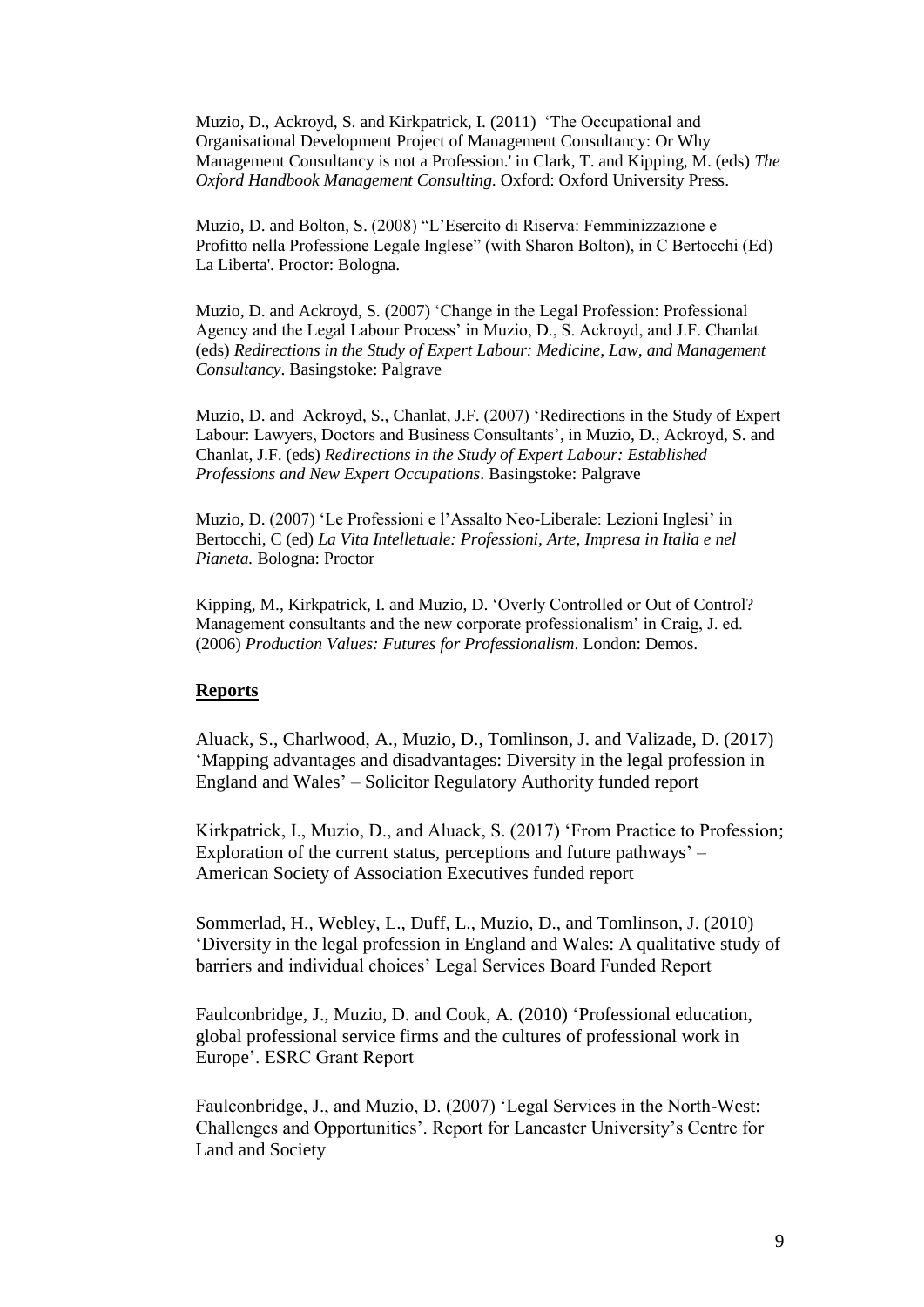Antonacopoulou, E and Muzio, D. (2007) 'Professionalism, Regulation and Procurement: Addressing the Challenges of Quality and Risk in Management Consultancy ', AIM/GNOSIS report

Antonacopoulou, E and Muzio, D. (2006) 'Challenges and Opportunities in Management Consultancy: Setting an Agenda for Future Competitiveness', AIM/GNOSIS report

### **Articles under Preparation**

Muzio, D., Kipping, M., Kirkpatrick, I., and Hinings, B. 'Governance units and field evolution dynamics: The case of management consulting in the UK' To be submitted to *Organization Science*.

Gabbioneta, C., Currie, G., Dinovitzer, R. Faulconbridge, J. and Muzio, D. 'Wrongdoing in and by professional organizations – setting a conceptual framework and research agenda' – to be submitted to Human Relations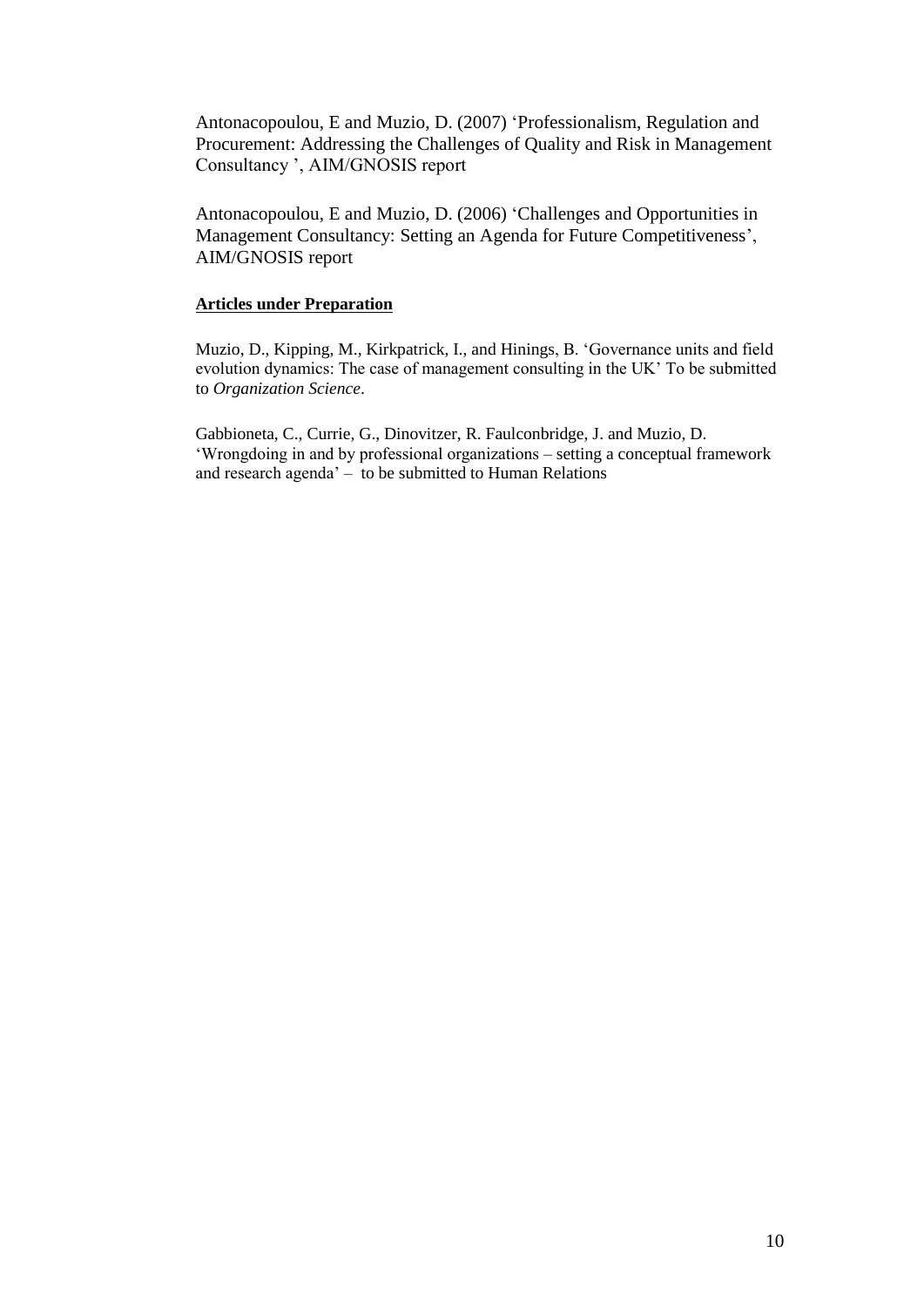# **KEYNOTES AND CONFERENCE PAPERS**

## **Keynotes and Invited Seminars**

| 2017 | 'Professional wrongdoing: a conceptual framework'. (Durham<br>University, 11/2017)                                                                                                                                |
|------|-------------------------------------------------------------------------------------------------------------------------------------------------------------------------------------------------------------------|
| 2017 | 'Professional wrongdoing: a conceptual framework'. (Ben Gurion)<br>University, Bersheva, Israel, 3/2017)                                                                                                          |
| 2016 | Professionalism in a contemporary world: Key trends, debates and<br>perspectives'. Plenary at Roma TRE conference on professional<br>organizations (Roma, 03/2016)                                                |
| 2015 | Professionalism in a contemporary world: Key trends, debates and<br>perspectives'. Plenary at APISOT conference (Lisbon, 10/2015)                                                                                 |
| 2015 | Global professional service firms and the challenge of institutional<br>complexity: 'field relocation' as a response strategy. University of Oslo<br>and Akershus (May, 2015)                                     |
| 2015 | 'Governance units and field evolution dynamics: The case of<br>management consulting in the UK' (York University, 3/2016)                                                                                         |
| 2014 | 'Structure, agency and career strategies of white women and black<br>and minority ethnic individuals in the legal profession'. Gender,<br>professions and society seminar series (Newcastle University,<br>3/2014 |
| 2013 | 'Financial metrics and the reorganization of the legal profession'<br>University of Birmingham Centre for Professional Legal Education and<br>Research (Birmingham, 10/2013)                                      |
| 2013 | 'Professions and Institutional Change' $(2nd$ Professions in<br>International Political Economies Seminar, Milan, 6/2013)                                                                                         |
| 2013 | 'Information Technology in the sociology of the professions',<br>Royal Holloway conference on professions and IT (London,<br>6/2013                                                                               |
| 2013 | 'Equality and diversity in the legal profession in England and<br>Wales: The importance of the 'right' educational and social                                                                                     |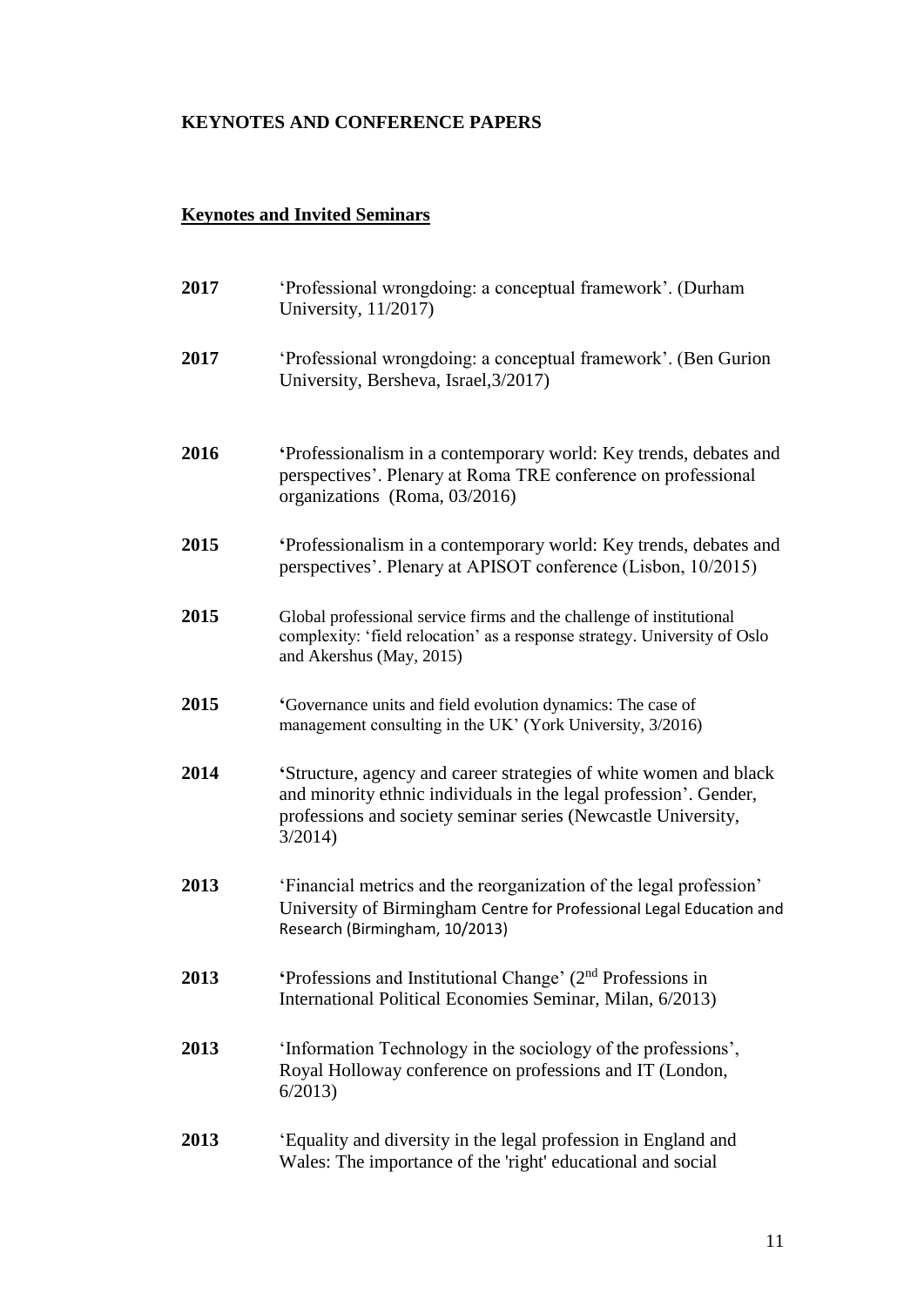background to chances of success'(Conference of the Research Group on Legal Diversity, Chicago, 5/2013)

- **2013** 'The globalization of law firms and the impact of local institutions' (Manchester Law School, 5/2013)
- **2013** 'The global professional service firm: 'one firm' models versus (Italian) distant institutionalised practices' (University of Newcastle, 2/2013)
- **2012** 'The organizational capture of professions: the case of management consultants' (Cass Business School, 9/2012)
- **2012** 'Changing Patterns of Legal Careers in an Employed Context' AIJA (International Association Young Lawyers)  $50<sup>th</sup>$  year celebratory event (Paris, 6/2012)
- 2012 **'Professions in a Globalizing World' (1<sup>st</sup> Professions in** International Political Economies Seminar, Copenhagen Business School, June 2012)
- **2011 '**Structure, agency and the career strategies of women and BME individuals in the legal profession' (University of Manchester, 30/5/2011)
- **2012 '**Impact or Scientific Rigour: Tensions in Future Research Practice'. Manchester Business School Annual Doctoral Conference (15/5/2011)
- **2012 '**Structure, agency and the career strategies of women and BME individuals in the legal profession' (University of Sydney, 28/2/2011)
- **2012** 'The global professional service firm: 'one firm' models versus (Italian) distant institutionalised practices' (Cass Business School, 5/2012)
- **2011** 'Institutional heterogeneity and country-level effects: the failure of the 'one firm' strategy in Italy' (University of Bath, 16/11/2011 )
- **2011** 'The Organizational Capture of Professions' The Centre for Professional Work and Careers (Lougborough University, 29/9/2011 )
- **2010** 'Financialization and the Law Firm' Onati Institute on the Sociology of Law (Onati, 26/11/2010)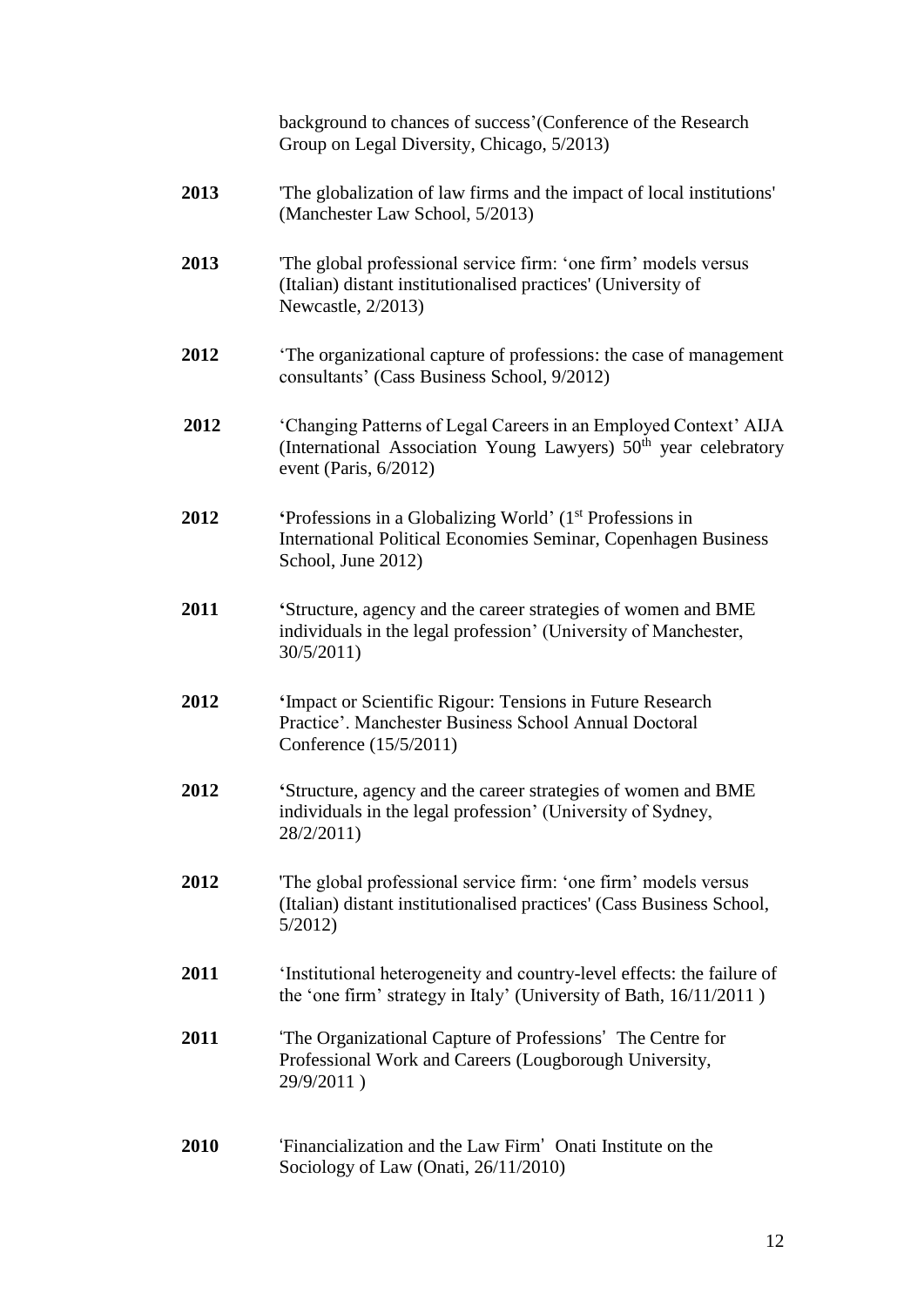| 2010 | 'Institutional legacies in TNCs and their management through<br>training academies: the case of transnational law firms in Italy'<br>USG Working Conference 'Organizing Professionalism: European<br>Perspectives' (Utrecht, 19/10/2010) |
|------|------------------------------------------------------------------------------------------------------------------------------------------------------------------------------------------------------------------------------------------|
| 2010 | 'Professions and Institutional Change' Paper presented at the CRMP<br>seminar, Manchester Business School (Manchester, 5/2010)                                                                                                           |
| 2010 | 'Professionismo ed istituzioni: la formazione dell'avvocato<br>internazionale' Faculty of Management Departmental<br>Seminar, Universita Cattolica (Rome, 11/4/2010)                                                                     |
| 2010 | 'Professionals in a global world: towards a transnational sociology<br>of the professions'. Advanced Institute of Management Workshop<br>on Professions and Globalization (York, 25/2/2010)                                              |
| 2010 | Learning to be a lawyer in transnational law firms: communities of<br>practice, institutions and identity regulation'. Westminster<br>University Law School (London, 10/2/2010)                                                          |
| 2009 | 'Professionismo Senza Professioni', Faculty of Management<br>Departmental Seminar, LUISS Guido Carli, (Rome, 20/5/2009)                                                                                                                  |
| 2009 | 'Law as big business: ethical tensions in a commercialized<br>profession', Centre for Research on Socio-Economic Change,<br>University of Manchester (Manchester, 9/5/2009)                                                              |
| 2009 | 'Legal Education, Globalization and the Cultures of Professional<br>Practice', Georgetown Symposium on Empirical Research on the<br>Legal Profession. (Georgetown University, Washington, 3/3/2009)                                      |
| 2009 | 'From association led to firm led professionalism: The case of<br>British management consultancy', Bristol Business School,<br>departmental seminar series (Bristol, 11/2/09)                                                            |
| 2008 | 'Il Legal Services Bill: Opportunita', Tensioni e Minacce' Plenary<br>Delivered at conference 'Costruire lo Studio Legale Associato'<br>(Milan, $3/10/08$ )                                                                              |
| 2008 | 'Lo Studio Associato: Opportunita' per i Giovani Avvocati'.<br>Plenary delivered at LexExpo (Cervia, Italy, 15/5/08)                                                                                                                     |
| 2008 | 'Financilaization by Proxy: The Case of City Law Firms' - (with<br>James Faulconbridge). Lancaster University Management School,                                                                                                         |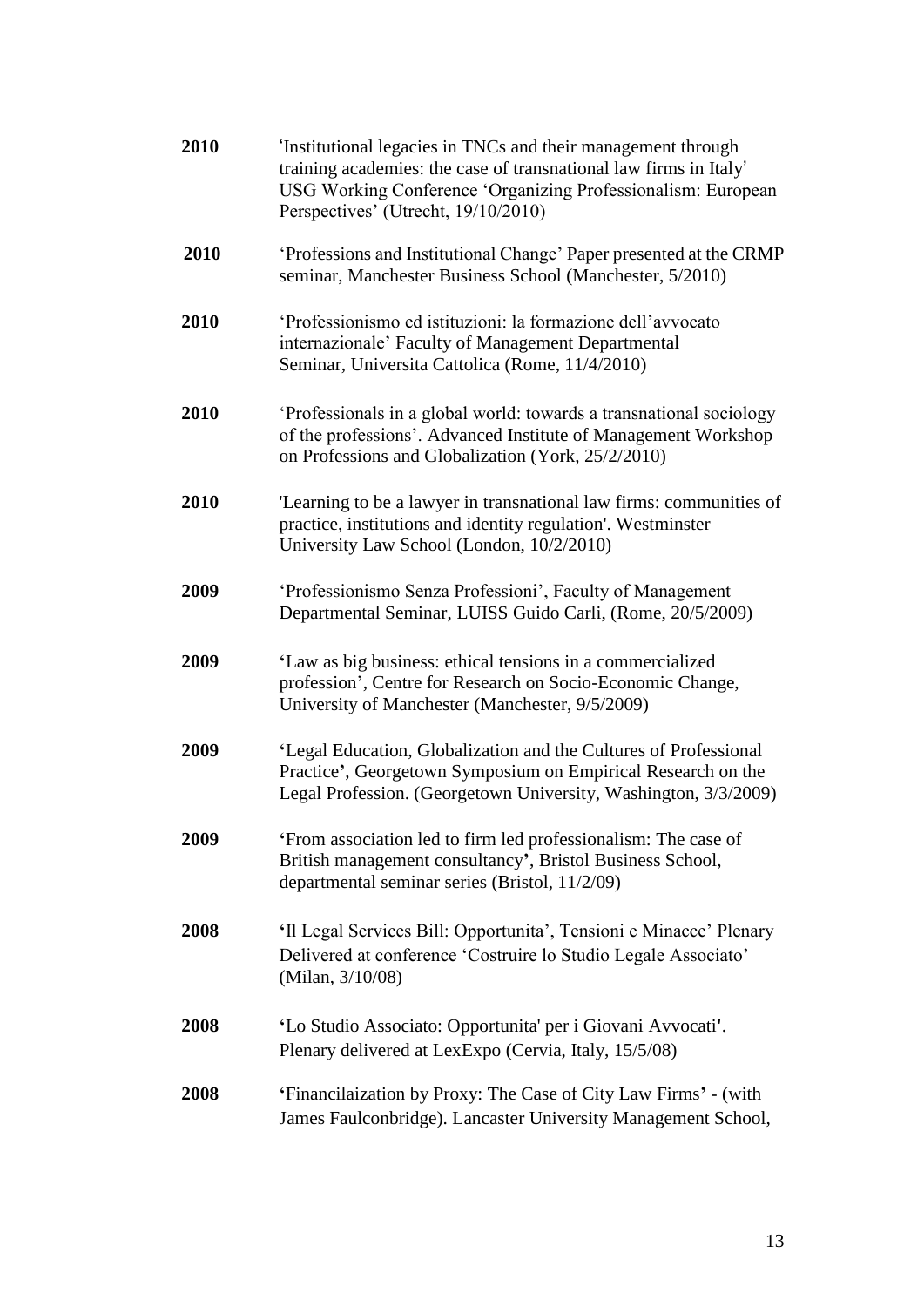Centre for Strategy ( 22/4/2008)

- **2008** 'The Profession of Gender: the Case of the Legal Profession in England and Wales'. Leeds Metropolitan University's Centre of Law and Diversity, Departmental seminar series (2/4).
- **2008** 'Professionalism without Professions: The Case of UK Management Consultancy'. University of St Andrews Management School , Department seminar series (St Andrews, 20/2).
- **2008** 'Professionismo, Femminizzazione e Liberta**'**. Plenary delivered at the international conference: La Liberta' (Bologna, Italy, 14/2/08)
- **2007** 'Organizational Professionalism: Autonomy, Discretion and Management in Large Law Firms' – Plenary delivered with James Faulconbridge at the American Bar Foundation Law Firms Working Group annual meeting (Chicago USA , 10/2007)
- **2007** 'The Professions and the Neo-liberal Onslaught: Collective Responses and Individual Agency'. Paper delivered (18/7) at the departmental seminar of the Work and Employment Relations section, Leeds University Business School.
- **2007** 'L'Etica delle Professioni Legali'. Pleanary delivered at 'La Fiera delle Professioni Giuridiche' (Milano Marittima, Italy , 5/2007)
- **2007** 'Il Marketing degli Studi Legali'. Plenary delivered at the Associazione Italiana Giovani Avvocati (Latina, Italy , 4/2007)
- **2007** 'Le Professioni e L'Assalto Neo-Liberale: Lezioni Inglesi'. Plenary delivered at 'La vita intellettuale. Professioni, arte e impresa in Italia e nel pianeta' (Bologna, Italy, 2/2007)
- **2004** 'Professionalism, Archetype Theory and the Re-Organisation of the Legal Profession in England and Wales' Paper delivered (5/2004) at the workshop on 'Professional Organisations' at Oxford's Said Business School
- **2003** 'Continuity and the Development of Professionalism'. Paper delivered (11/2003) to the BINO departmental seminar series at Lancaster Management School.

## **Conference Papers**

**2017** Faulconbridge, J. and Muzio, D. Field Partitioning as an evolutionary dynamic: the contribution of subfields. AOM (Atlanta , 8/2017)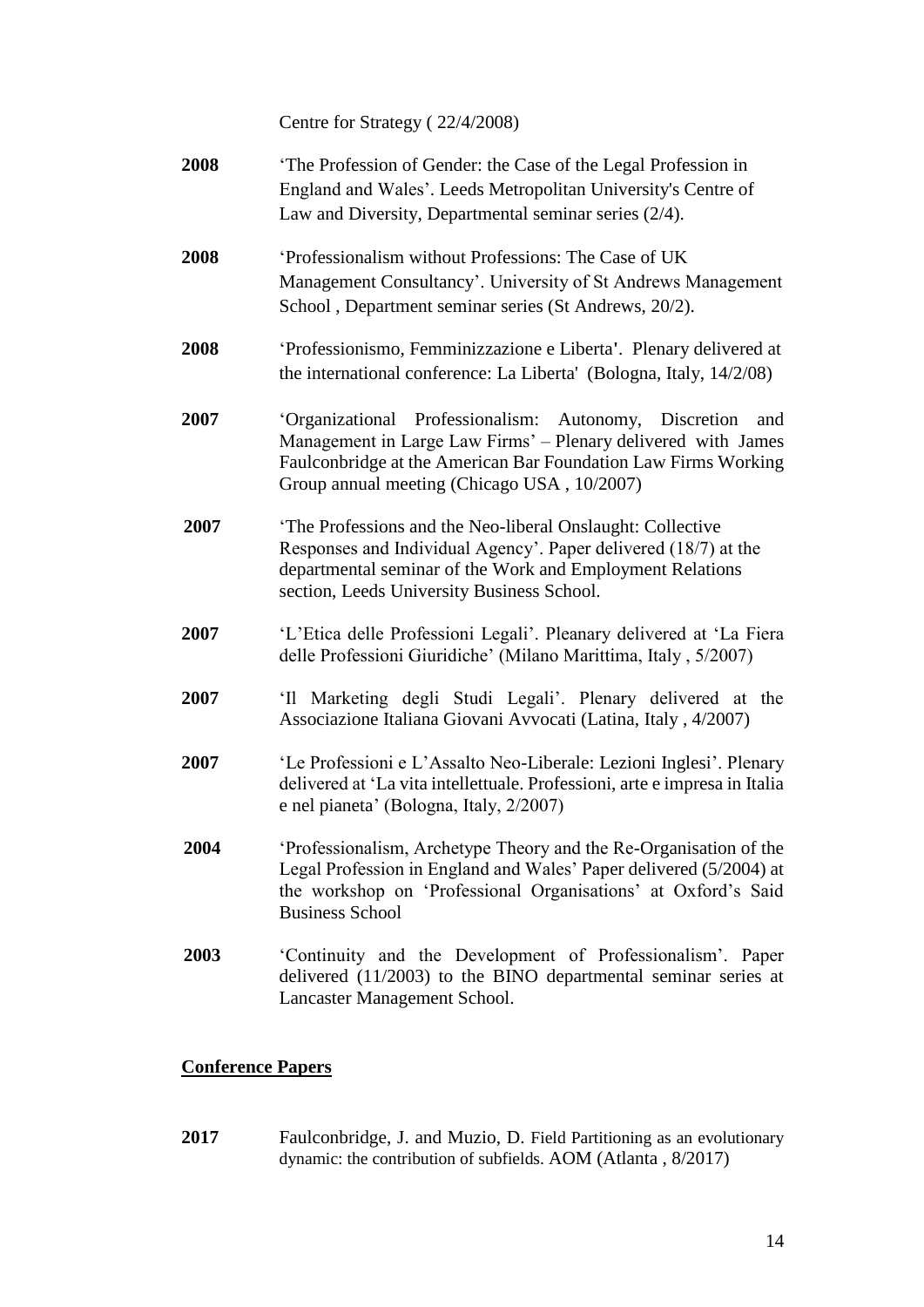- **2017** Muzio, D. National Varieties in Corporate Governance. Symposium on Governance in Professional Services Firms AOM (Atlanta , 8/2017)
- **2017** Barone, E. Valsecchi, R. and Muzio, D. The Italian accountancy profession: a tale of mutual antagonism. Egos (Copenhagen, 7/2017)
- **2017** Tomlinson, J., Valizade, D., Muzio, D., Charlwood, A., and Aluack. S. 'Privileges and Penalties in the Legal Profession: An intersectional analysis of career progression'. Society for Advanced Socio-Economic Studies (Lyon, 6/2017)
- **2017** Faulconbridge, J. and Muzio, D. Field Partitioning as an evolutionary dynamic: the contribution of subfields. New Institutionalism Conference (Jerusalem, 3/2017)
- **2016** Faulconbridge, J. and Muzio, D. Field Partitioning as an evolutionary dynamic: the contribution of subfields. Networks in Finance Conference (Manchester, 12/2016)
- **2016** Muzio, D., Kipping, M., Kirkpatrick, I., and Hinings, B. 'Governance units and field evolution dynamics: The case of management consulting in the UK' AOM (Anaheim, 8/2016)
- **2016** Faulconbridge, J. and Muzio, D. (2016) The commensurability of rankings: financialized discourses and the evolution of the English legal profession. Egos (Naples, 7/2016)
- **2015** Muzio, D., Kipping, M., Kirkpatrick, I., and Hinings, B Governance units and field evolution dynamics: The case of management consulting in the UK. Association of Business Historians (Newcastle, 5/2015)
- **2015** Suddaby, R. and Muzio, D. 'Theoretical perspectives on the professions'. AOM (Vancouver, 8/2015)
- **2015** Muzio, D, Gabionneta, C., Faulconbridge, F. and Greenwood, R. 'Wrongdoing and the Professions' Professional Services Firms Conference (Oxford , 7/2015)
- **2015** Faulconbridge, J. and Muzio, D. Global professional service firms and the challenge of institutional complexity: how field dynamics and receptive geographical fixes influence responses to complexity. Society for Advanced Socio-Economic Studies. (London, 7/2015)
- **2015** Faulconbridge, J. and Muzio, D. A tale of two cities: field creation dynamics and the global city. International Sociological Association*,* Milan (3/2015)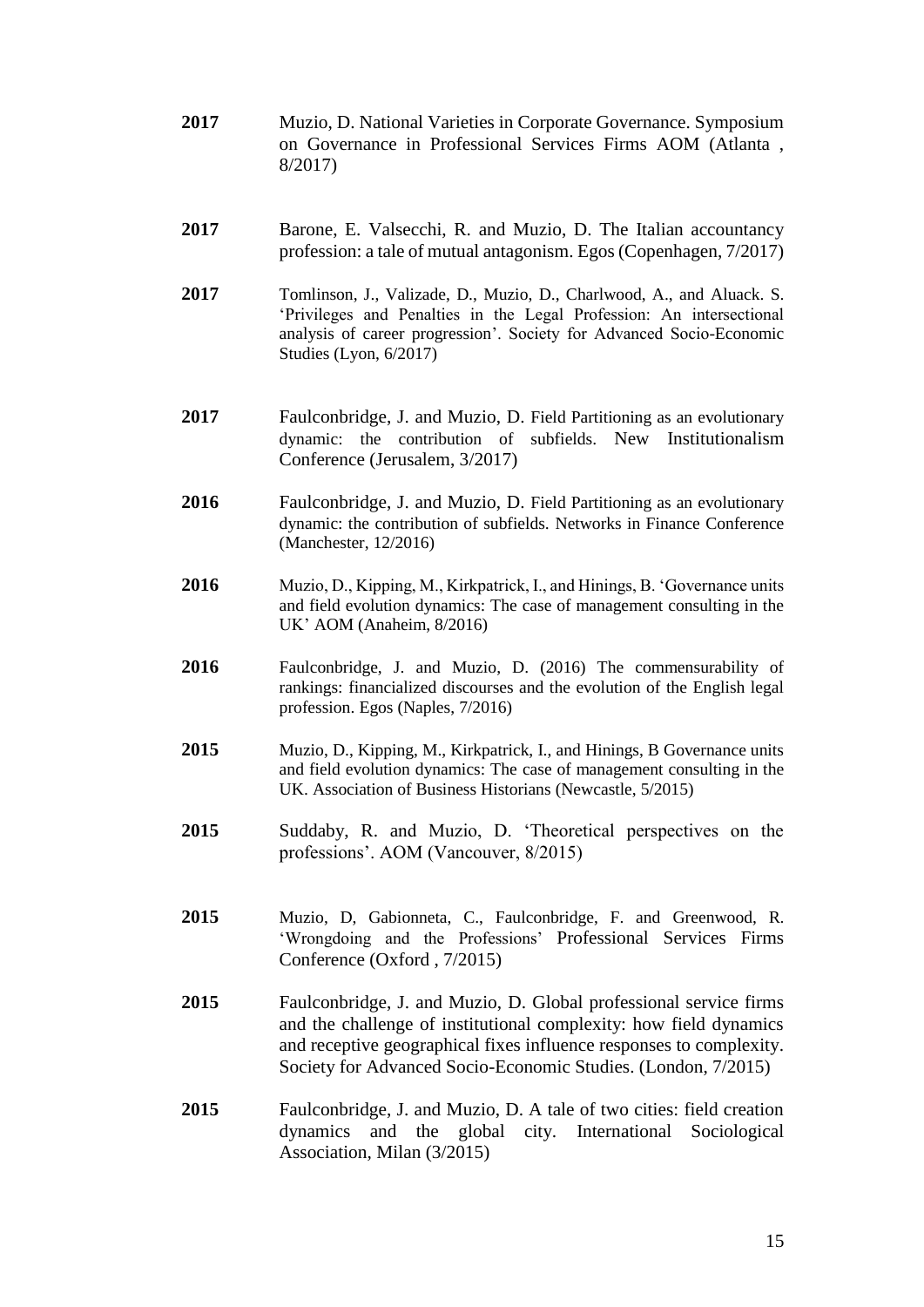- **2014** 'Financialization and the Law Firm' Centre for Socio-Economic Change Annual Conference, Manchester (9/2014)
- **2014** 'Global professional service firms and the challenge of institutional complexity: how field dynamics and receptive geographical fixes influence responses to complexity', Professional Services Firms Conference (Washington , 8/2014)
- **2014** 'Global professional service firms and the challenge of institutional complexity: how field dynamics and receptive geographical fixes influence responses to complexity', AOM (Philadelphia , 8/2014)
- **2014** 'Global professional service firms and the challenge of institutional complexity: how field dynamics and receptive geographical fixes influence responses to complexity', EGOS (Rotterdam , 7/2014)
- **2014 '**The Occupational Capture of Professions: The Case of Management Consulting', Association of Business Historians (Newcastle, 6/2014)
- **2014** 'Global professional service firms and the challenge of institutional complexity: how field dynamics and receptive geographical fixes influence responses to complexity', Professions Fest Conference (Edinburgh , 5/2014)
- **2014** 'Global professional service firms and the challenge of institutional complexity: how field dynamics and receptive geographical fixes influence responses to complexity', JMS Complexity Conference (Cambridge, 3/2014)
- **2013 '**Transnational corporations and institutional change: institutional (in)stability determining firm strategy and impacts. The case of English law firms in Germany', Critical Management Studies Conference (Manchester, 7/2013)
- **2013** 'Profession and Institutional Change: Towards an Institutionalist Sociology of the Professions', Critical Management Studies (Manchester, 7/2013)
- **2013 '**The global professional service firm: 'one firm' models versus (Italian) distant institutionalised practices', Society Advanced Socio-Economic Studies (Milan, 6/2013)
- **2012 '**Structure, agency and the career strategies of women and BME individuals in the legal profession'. Academy of Management (Boston, 6/8/12)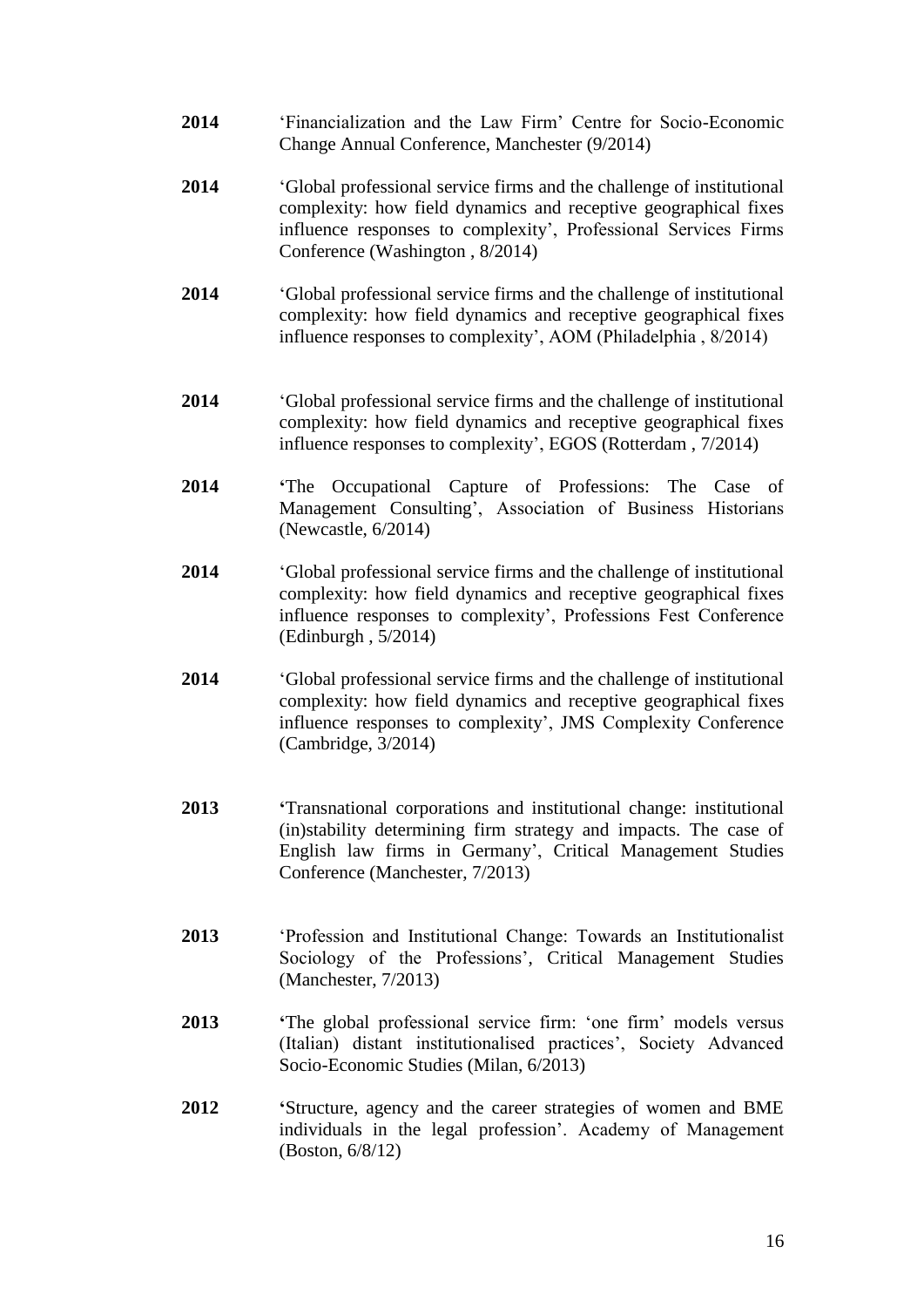- **2012 '**Institutional heterogeneity and country-level effects: the failure of the 'one firm' strategy in Italy'. EGOS (Helsinki, 7/2012)
- **2012 '**Structure, agency and the career strategies of women and BME individuals in the legal profession'. British Sociological Association (Leeds, 4/2012)
- **2011 '**The Organizational Capture of Professions'. ITAIS (Rome, 10/10/2011)
- **2011 '**Institutional heterogeneity and country-level effects: the failure of the 'one firm' strategy in Italy'. Academy of Management (San Antonio, 12/8/2011)
- **2011 '**Structure, agency and the career strategies of women and BME individuals in the legal profession'. Law and Society Association (San Francisco, 6/2011)
- **2010 '**Professionalism without professions: the case of management consultants'. Academy of Management (Montreal, 10/8/2010)
- **2010 '**Institutional legacies in TNCs and their management through training academies: the case of transnational law firms in Italy'. EGOS (Lisbon, 1/7/2010)
- **2010** 'Locating Financialization: Situated Financial Practices in English Law Firms' EURAM (Rome, 21/5/10)
- **2010 '**Making Sense of Modern Medical Careers: The Case of the UK's National Health Service' International Research Society Public Management (Bern, 4/2010)
- **2009** 'Professionals in a global world: towards a transnational sociology of the professions'. SASE (Paris, 11/07/09)
- **2009** 'Reconnecting Professions and Organizations: Examples from Law and Management Consultancy'. EGOS (Barcelona, 3/07/09)
- **2008** 'Reconnecting the Study of Professional Occupations with the Study of Professional organizations: The Case of British Management Consultancy'. International Sociological Association World Forum (Barcelona, 5-8/09/08)
- **2008** 'Reconnecting Local and Global Professionalism: Towards a Transnational Sociology of the Professions'. International Institute of Sociology World Congress (Budapest, 25-30/06/08)
- **2008** 'Towards Corporate Professionalism: The Case of Management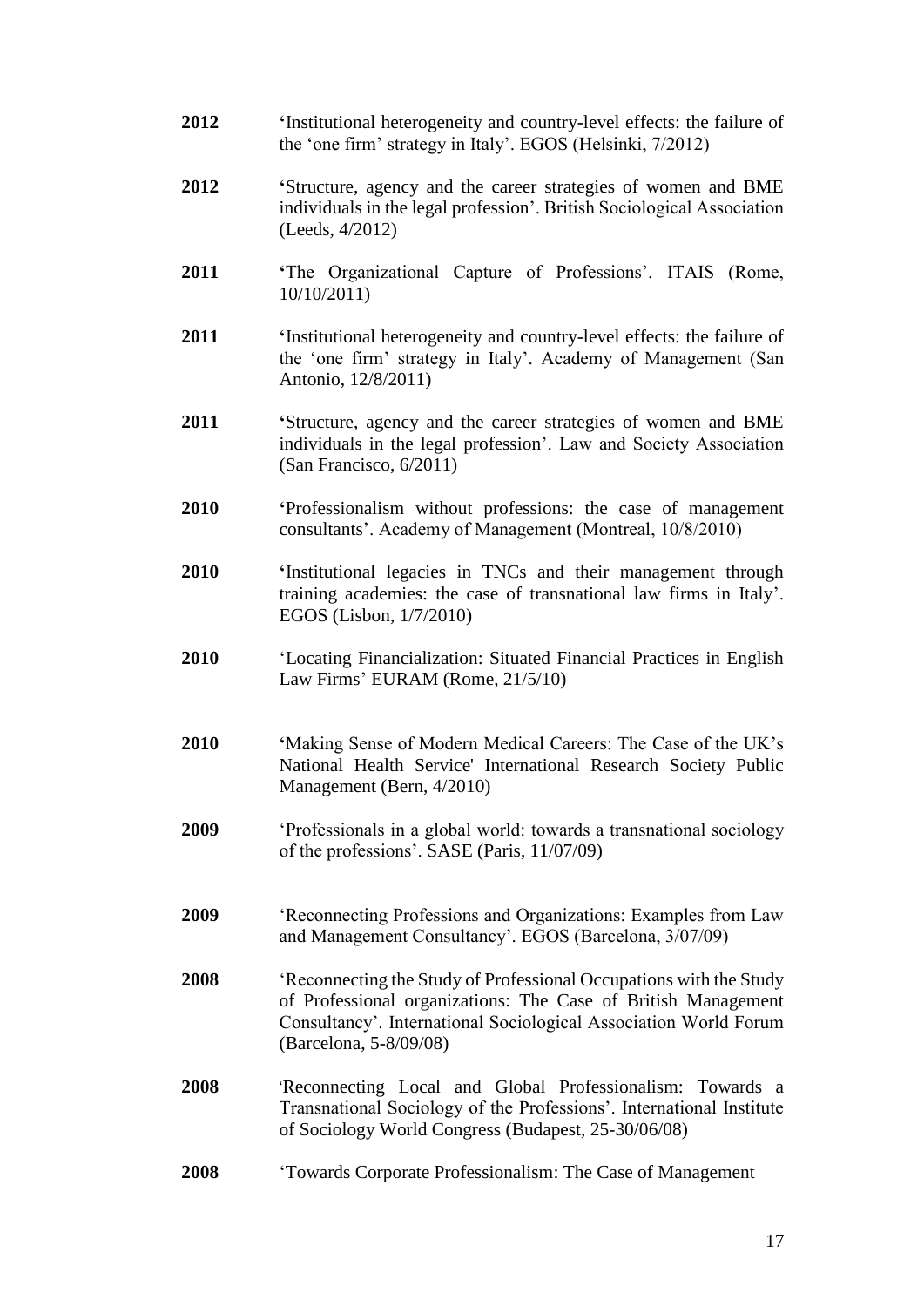Consultancy and Project Management'. Labour Process Conference (Dublin, 17-20/03/08)

- **2007** 'The Legal Profession in a Changing World: Challenges and Opportunities '. Roundtable discussion held at the Solicitors in the North-West conference, (Lancaster, 27/9).
- **2007** 'Financialization and the Law Firm'. Geographical Society Annual Meeting (London, 30/8).
- **2007** 'Organizing and Managing Legal Work in England: Exploring the Multiple Strategies of Firms and Professional Experiences of Corporate Lawyers'. Law and Society Association (Berlin, 26/7)
- **2007** 'Professionalism, Regulation and Procurement: Addressing the Challenges of Quality and Risk in Management Consultancy'. AIM/GNOSIS Research Forum on Management Consultancy (London Business School, 3/2007)
- **2006** 'Redirections in the Study of Expert Labour: Doctors, Lawyers and Management Consultants'. Lancaster University Institute of Advanced Studies first annual conference (Lancaster, 9/06)
- **2006** 'Organizational Professionalism in Global Law Firms' International Sociological Association's World Congress of Sociology (Durban, South Africa 8/2006)
- **2006** 'Professionalism without Professions: the Case of Management Consultants'. EGOS (Bergen, Norway 7/2006)
- **2006** 'Organizational Varieties of Professionalism in Global Law Firms'. SASE (Trier, 6/2006)
- **2006** 'Organizational Professionalism in Global Law Firms'. Clifford-Chance Conference on Professional Services Firms (Barcelona, 6/2006)
- **2006** 'I Paradossi della Feminizzazione: il Caso delle Occupazioni Professionali'. VII Workshop dei Docenti di Organizzazione Aziendale (Salerno, Italy 2/2006)
- **2006** Co-organizer of a workshop on 'The Corporations in a Knowledge-Based Economy' held at Lancaster University's Institute of Advanced Studies (1/06)
- **2005** 'Professional Organizations and Professional Occupations'. Poster session delivered at Lancaster University's Institute of Advanced Studies (11/05)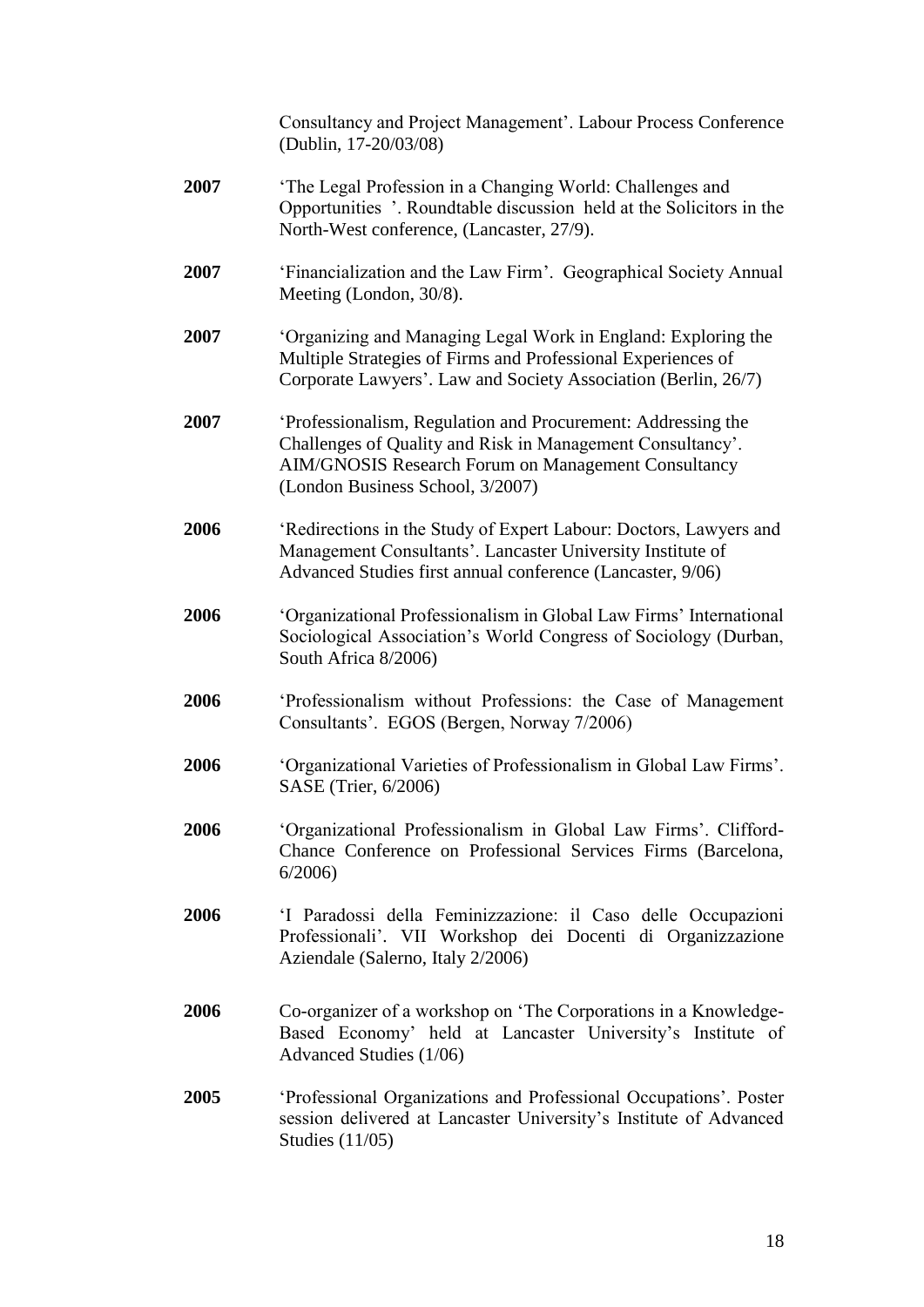- **2005** 'The Paradoxes of the Feminised Professions: Law, Management and Teaching'. Irish Academy of Management (Galway 9/2005)
- **2005** 'Professionalism as a Project: Continuity, Polarization and Exploitation in the Legal Profession in England and Wales'. Socio-Legal Studies Association Conference (Liverpool 3/2005)
- **2005** 'Can't Live with 'Em; Can't Live Without 'Em: Gendered Segmentation in the Legal Profession'. Labour Process Conference (Glasgow 3/2005)
- **2004** 'Structural Transformation as a Political Outcome.' EGOS (Ljubljana, 7/2004)
- **2004** 'Understanding Change in the Professional Organisation: More Evidence from the British Legal Profession.' Paper delivered () EURAM (St. Andrews, 5/2004.
- **2004** 'Understanding recent changes in the legal labour process'. Labour Process Conference (Amsterdam, 4/2004)
- **2003** 'The End of Professionalism?' Work Employment Unit Conference (Cardiff, 9/2003)

## **Practitioner /User Engagement**

- **2014** 'Globalization and the law' International Bar Association Roundtable (London, 4/2014)
- **2013 '**The global professional service firm: 'one firm' models versus (Italian) distant institutionalised practices', Associazione Studi Legali Associati, (Milano, 6/2013)
- **2012** 'Changing Patterns of Legal Careers in an Employed Context' AIJA (International Association Young Lawyers)  $50<sup>th</sup>$  year celebratory event (Paris, 6/2012)
- **2010** 'Diversity in the legal profession in England and Wales: A qualitative study of barriers and individual choices?' Report presented at Westminster Law School (10/2010)
- **2010** 'Professional education, global professional service firms and the cultures of professional work in Europe?' Report presented at the City of London Law Society Learning, Training and Education Group (7/2010)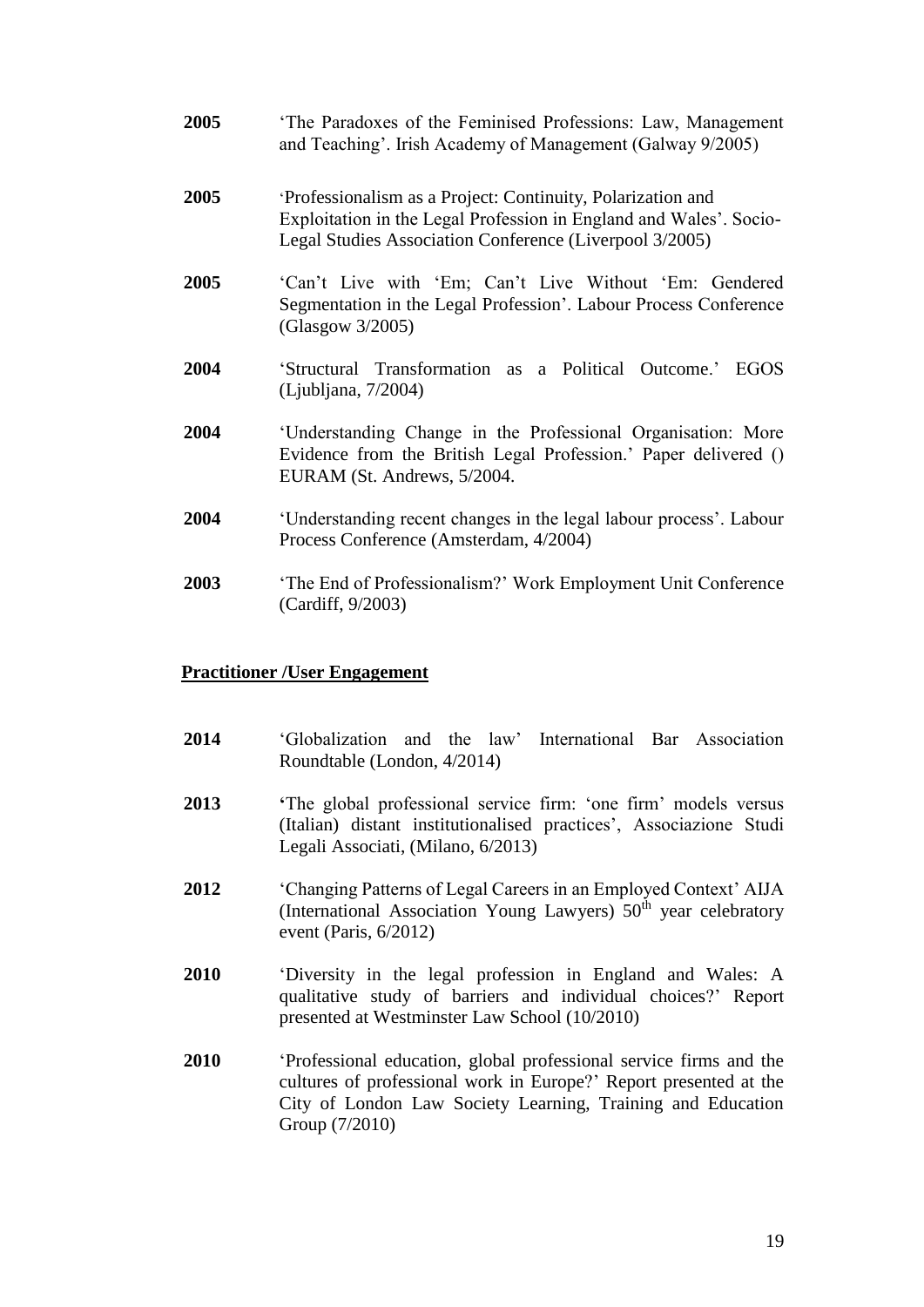- **2010** 'Professional education, global professional service firms and the cultures of professional work in Europe?' Report presented at the Legal Services Board (5/2010)
- **2009** 'Professional education, global professional service firms and the cultures of professional work in Europe?' Report presented at the Solicitor Regulation Authority (4/2010)

## **CONFERENCE/SEMINAR ORGANISATION**

## **Conferences**

**International Labour Process Conference** (Leeds; 4/2011). I have organized the 29th edition of this conference, which with 280 delegates was, at the time, the second biggest in the conference's history

### **Steams, workshops and masterclasses**

**Egos Standing Work Group 'Management, Occupations and Professions in a Social Context' (2016-2020) –** Co-convener of 4 annual conference tracks.

**Academy of Management** (Chicago, 8/2018) – Professional Development Workshop on Collaboration and Competition in Professional Organizations

**Professions Fest** (King's College, 5/2018) – Co-organizer workshop on professions and professional work

**Professions Fest** (Lancaster, 9/2017) – Co-organizer workshop on professions and professional work

**Academy of Management** (Atlanta, 8/2017) – Professional Development Workshop on Theoretical Approaches to Studying Professional Organizations

**Academy of Management** (Anaheim, 8/2016) – Professional Development Workshop on Methodological Approaches to Studying Professional **Organizations** 

**Academy of Management** (Vancouver, 8/2015) – Symposium on the Management of Professional Services Firms

**Academy of Management** (Vancouver, 8/2015) – Professional Development Workshop on Methodological Approaches to Studying Professional **Organizations**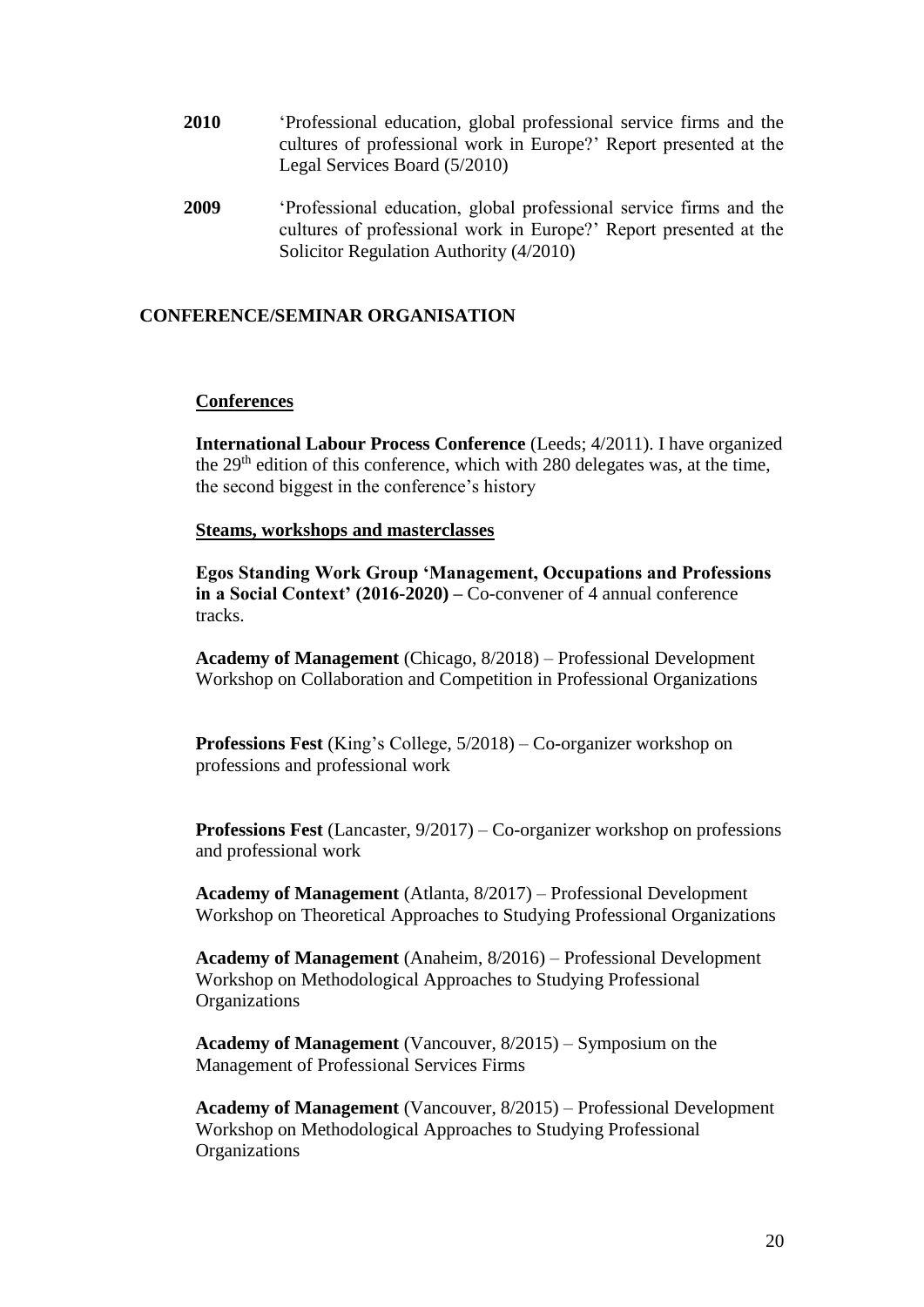**Professions Fest** (Warwick, 5/2014) – Co-organizer workshop on professions and professional work

**ITAIS Conference** (Genoa, 12/2014) – Convener track ['Professional skills,](http://www.itais2010.org/site/track15.htm)  [certification of curricula, on-line education and communities'](http://www.itais2010.org/site/track15.htm) 

**Society for Advanced Management Studies** (Newcastle, 6/2014) – Doctoral and early career masterclass on researching professions and professional organizations

**Professions Fest** (Edinburgh, 4/2014) – Co-organizer workshop on professions in a globalizing world

**ITAIS Conference** (Milan, 12/2013) – Convener track ['Professional skills,](http://www.itais2010.org/site/track15.htm)  [certification of curricula, on-line education and communities'](http://www.itais2010.org/site/track15.htm) 

**Society for Advanced Management Studies** (London, 9/2013) – Doctoral and early career masterclass on researching professions and professional organizations

**Academy of Management** (Orlando, 8/2013) – Professional Development Workshop on The *Journal of Professions and Organization*

**Academy of Management** (Orlando, 8/2013) – Symposium on Professional Services Firms

**Critical Management Studies** (Manchester, 7/2013) **–** Panel on 'Institutional Theory and Critical Management Studies'

**Critical Management Studies** (Manchester, 7/2013) **–** Co-convenor stream on 'Professions and the New International Political Economy'

**ISA World Forum of Sociology** – Research Committee 'Sociology of Organizations' (Buenos Aires, 8/2012) Convenor for the stream 'Globalization and its impacts on professional occupations and organizations'.

**ITAIS Conference** (Rome, 10/2011) – Convener track ['Professional skills,](http://www.itais2010.org/site/track15.htm)  [certification of curricula, on-line education and communities'](http://www.itais2010.org/site/track15.htm) 

**ITAIS Conference** (Naples, 10/2010) – Convener track ['Professional skills,](http://www.itais2010.org/site/track15.htm)  [certification of curricula, on-line education and communities'](http://www.itais2010.org/site/track15.htm) 

**ISA World Congress of Sociology – Research Committee 'Sociology of Organizations'** (Goteborg, 7/2010) Convenor for the stream 'Reconnecting Professional Occupations with Professional Organizations'.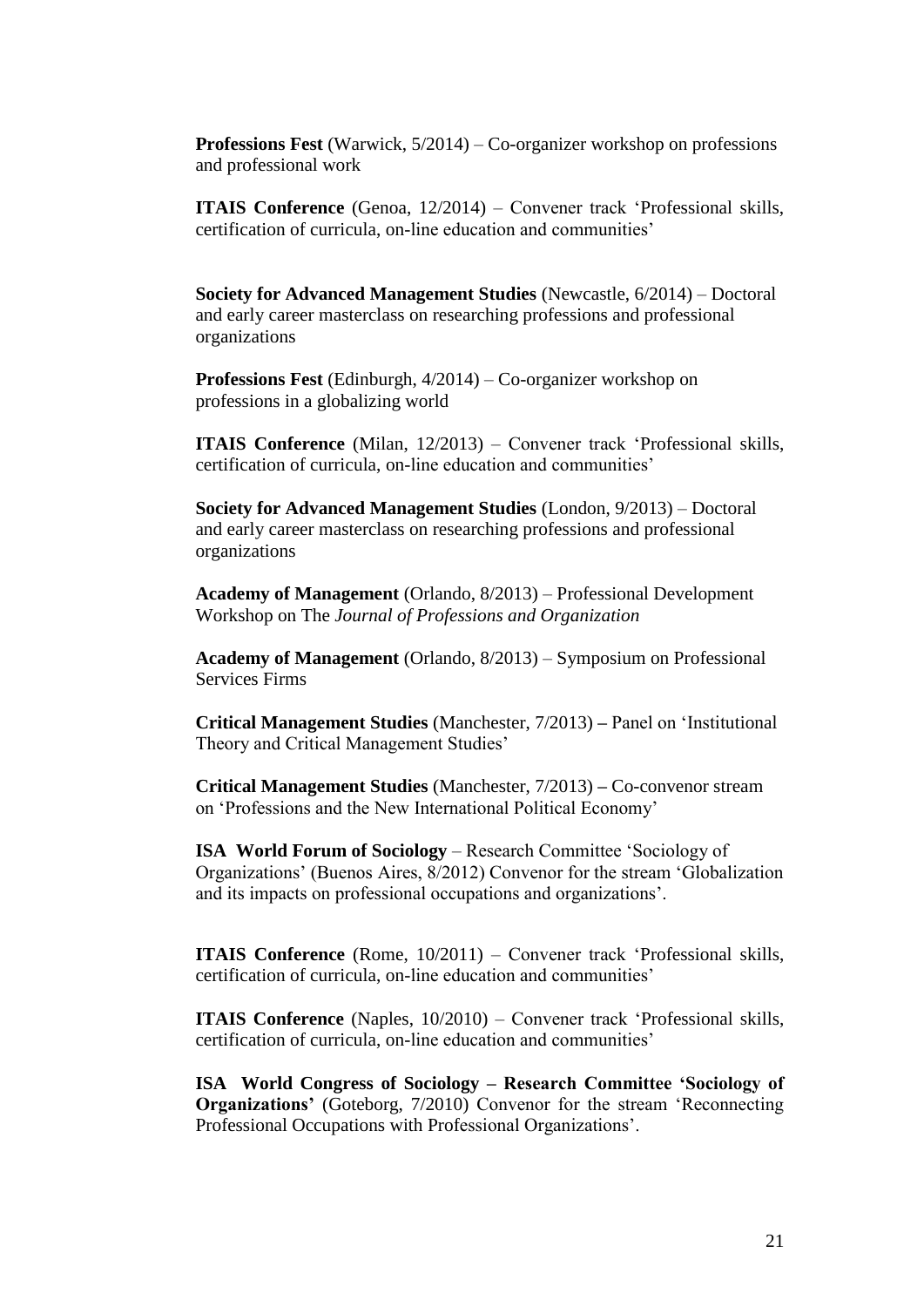**ESRC Seminar Series – Globalization and the** Professions (Nottingham, 4/2009) Co-organizer for the launch event in this seminar series.

**ESRC Seminar Series – Re-conceptualizing Contemporary Professions**  (Lancaster, 1/2009) Co-organizer for the launch event in this seminar series.

**ISA 1st World Forum of Sociology – Research Committee 'Sociology of Organizations'** (Barcelona, 9/2008) Convenor for the stream 'Reconnecting Professional Occupations with Professional Organizations'.

**ISS 38th World Congress of Sociology** (Budapest, 6/2008) Co-convenor for the stream 'Global and Local Professionalism: Tensions, Dynamics and Implications'.

**Institute of Advanced Studies** (Lancaster, 9/2007) Co-organiser of a workshop on the Professions in the North-West.

**AIM Capacity Building Event on Professionalism in Management Consultancy** (London, 09/2007) Co-Organiser of this AIM funded research forum on 'Innovation and Competitiveness in Management Consultancy'. This is part of a broader AIM/Gnosis project on competitiveness in the UK economy.

**Critical Management Studies** (Manchester, 7/2007) Co-convenor for the stream 'New perspectives in the study of professionalism: Reconnecting professional organisations with professional occupations'.

**AIM Capacity Building Event on Professionalism in Management Consultancy** (London Business School, 03/2007) Co-Organiser of this AIM funded research forum on 'Professionalism, Regulation and Procurement in Management Consultancy'. This is part of a broader AIM/Gnosis project on competitiveness in the UK economy.

**AIM Capacity Building Event on Research in Management Consultancy**  (London Business School, 11/2006) Co-Organiser of this AIM funded research forum on 'Challenges and Opportunities in Management Consultancy'. This is part of a broader AIM/Gnosis project on competitiveness in the UK economy.

**Institute of Advanced Studies** (Lancaster, 9/2006) Organiser of the workshop on The Professions in the Knowledge Based Economy.

**Institute of Advanced Studies** (Lancaster, 1/2006) Organiser for the workshop on Corporations in the Knowledge Based Economy

**Critical Management Studies** (Cambridge, 7/2005) Co-convenor for the stream on Professionals and Knowledge Workers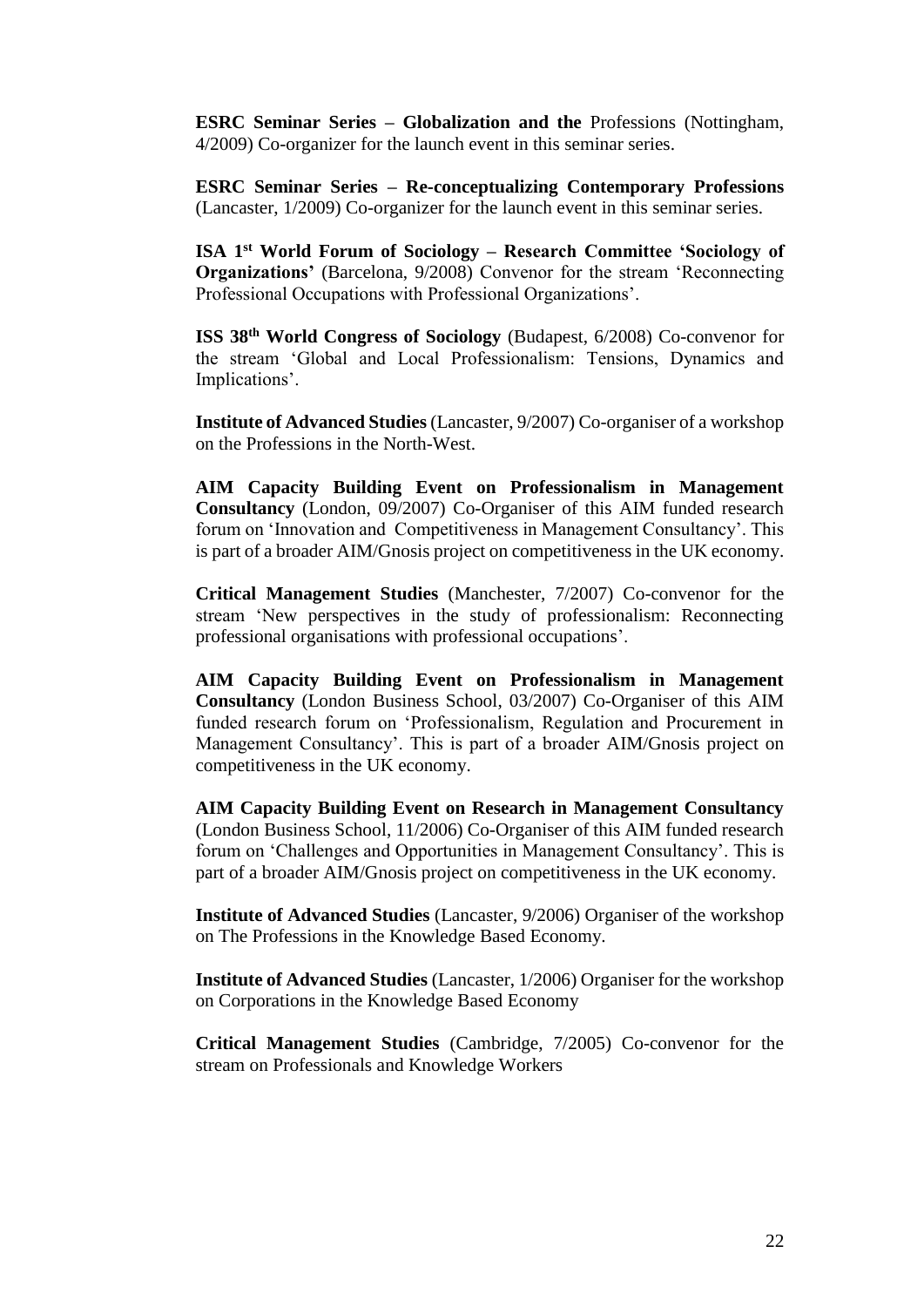# **RESEARCH FUNDING AND OTHER AWARDS**

# **Under Preparation**

| 2018                   | ESRC<br>(approx. $\pounds 600,000$ ) – Co-I (with James Faulconbridge,<br>Claudia Gabbioneta and Richard Moorehead) Understanding and<br>managing 'boundaries' in professional misconduct                                                                                                                                                                                                                                                                                                    |
|------------------------|----------------------------------------------------------------------------------------------------------------------------------------------------------------------------------------------------------------------------------------------------------------------------------------------------------------------------------------------------------------------------------------------------------------------------------------------------------------------------------------------|
| <u>Pending Bids</u>    |                                                                                                                                                                                                                                                                                                                                                                                                                                                                                              |
| <b>2017</b>            | <b>ESRC New Investigator Grant (approx. £370,000)</b> – Mentor (with<br>Jingqi Zhu PI) Ecologies of Internationalisation: The<br>Internationalisation of British Accounting and Corporate Law Firms<br>in China                                                                                                                                                                                                                                                                              |
| <b>2017</b>            | British Academy of Management (£4000) - PI (with Claudia<br>Exploring the micro-foundations of corporate<br>Gabbioneta)<br>strategy: The case of UK law firms.                                                                                                                                                                                                                                                                                                                               |
| <u>Successful Bids</u> |                                                                                                                                                                                                                                                                                                                                                                                                                                                                                              |
| 2016                   | Solicitor Regulatory Authority (£25,000) - Co-I (with Sundeep<br>Aluack, Jennifer Tomlinson, Andrew Charlwood and Danat Valizade)<br>Mapping advantages and disadvantages: Diversity in the legal profession in<br><b>England and Wales</b>                                                                                                                                                                                                                                                  |
| 2014                   | European Commission 'Marie Curie Fellowship' (£135,000) – PI<br>- The project of sustainability: the role of project management in<br>developing a more sustainable economy and society                                                                                                                                                                                                                                                                                                      |
| 2014                   | American Society of Association Executives $(\text{\pounds}25000) - \text{co-I}$<br>(with Roy Suddaby and Ian Kirkpatrick) - Practice-to-<br>Profession: Exploration of the current status, perceptions and<br>future pathways'                                                                                                                                                                                                                                                              |
| <b>2010</b>            | <b>Legal Services Board Grant</b> $(E 42,000.)$ – Diversity in the Legal<br>Profession in England and Wales: A Qualitative Study of Barriers and<br>Individual Choices – Co-I (with Hilary Sommerlad P.I and Jennifer<br>Tomlinson, Liz Duff and Lisa Webley Co-Is). This project looked at<br>diversity in the legal profession in England and Wales, focusing on<br>how practitioners experience and react to unequal opportunities, biases<br>and barriers in their professional careers. |
| 2010                   | <b>Leeds University Business School seed-corn funding</b> $(f2200)$ – the<br>Internationalization of Professional Services Firms - This project used<br>semi-structured interviews with elite practitioners and stakeholders to                                                                                                                                                                                                                                                              |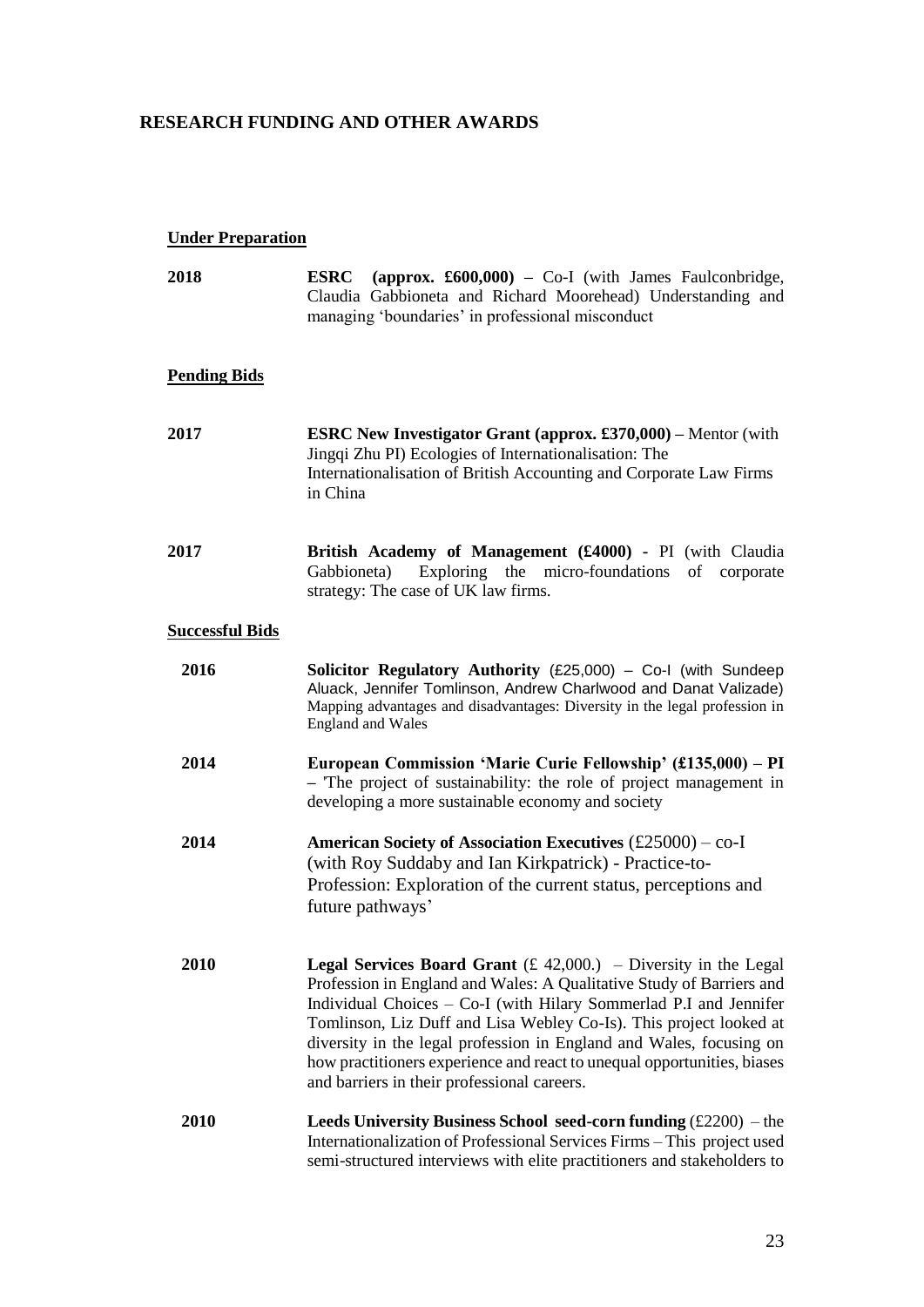look at how institutional barriers affected the internationalization strategies of English law firms in Italy.

- **2009 World University Network Mobility Fund** (£3500) I was granted this award to fund my visiting fellowship at the University of Alberta.
- **2009 Socio-Legal Studies Association Small Grant** (£1500) The legal Services Act and the Legal Services Market in England and Wales **-** Co-I (with John Flood P.I.) – This project conducted some preliminary research on the response of the English legal profession to the recent process of de-regulation initiated by the Legal Services Act.
- **2008 ESRC Small Grant** (£98,000) Professional Education, Global Professional Services Firms and the Cultures of Professional Work in Europe (Grant RES-000-22-2957**) –** Co-I (P.I James Faulconbridge)**.** This grant sought to identify and analyze the tensions between the global strategies, procedures and systems deployed by global law firms and the local traditions, cultures, values and understandings in which the lawyers, they employ in their various jurisdictions, have been trained and socialized into. **This project has been rated as VERY GOOD by the ESRC**
- **2008 ESRC Knowledge Transfer Partnership** (£120,000) ' Managing for Change' – I was a consultant (PI Prof. Ian Kirkpatrick) on this partnership, between Leeds University Business School with Leeds Teaching Hospital.
- **2008 ESRC Seminar Series** (£14000, raising to £20,000 through local match funding initiatives) - 'Conceptualising the contemporary 'professions': interdisciplinary debates' – PI (with James Faulconbridge, David Sugarman, Laura Empson, Jennifer Tomlinson and Jon Beaverstock Co-Is). This project consisted in the organization of a series of inter-disciplinary seminar series on the above topic.
- **2008 Leeds University Business School Seed-corn Funding (£1800) for** researching processes of financialization in New York and London law firms.
- **2007 Lancaster University Institute of Advanced Studies Seed Corn Funding** (£1000) - awarded for organizing a conference on the Legal Profession in the North-West. This is a joint initiative with Prof. David Sugarman in Lancaster Law School.
- **2006 Advanced Institute of Management Scholar Award** (£3000) awarded for the organization of a series of capacity building events on management consultancy. This research was affiliated to a broader initiative managed by AIM Senior Fellow Professor Elena Antonacopoulou.
- **2006 Socio-Legal Studies Association Small Grant** (£1500) **–** The English Legal Field and Its Strategic Transformation - PI (with James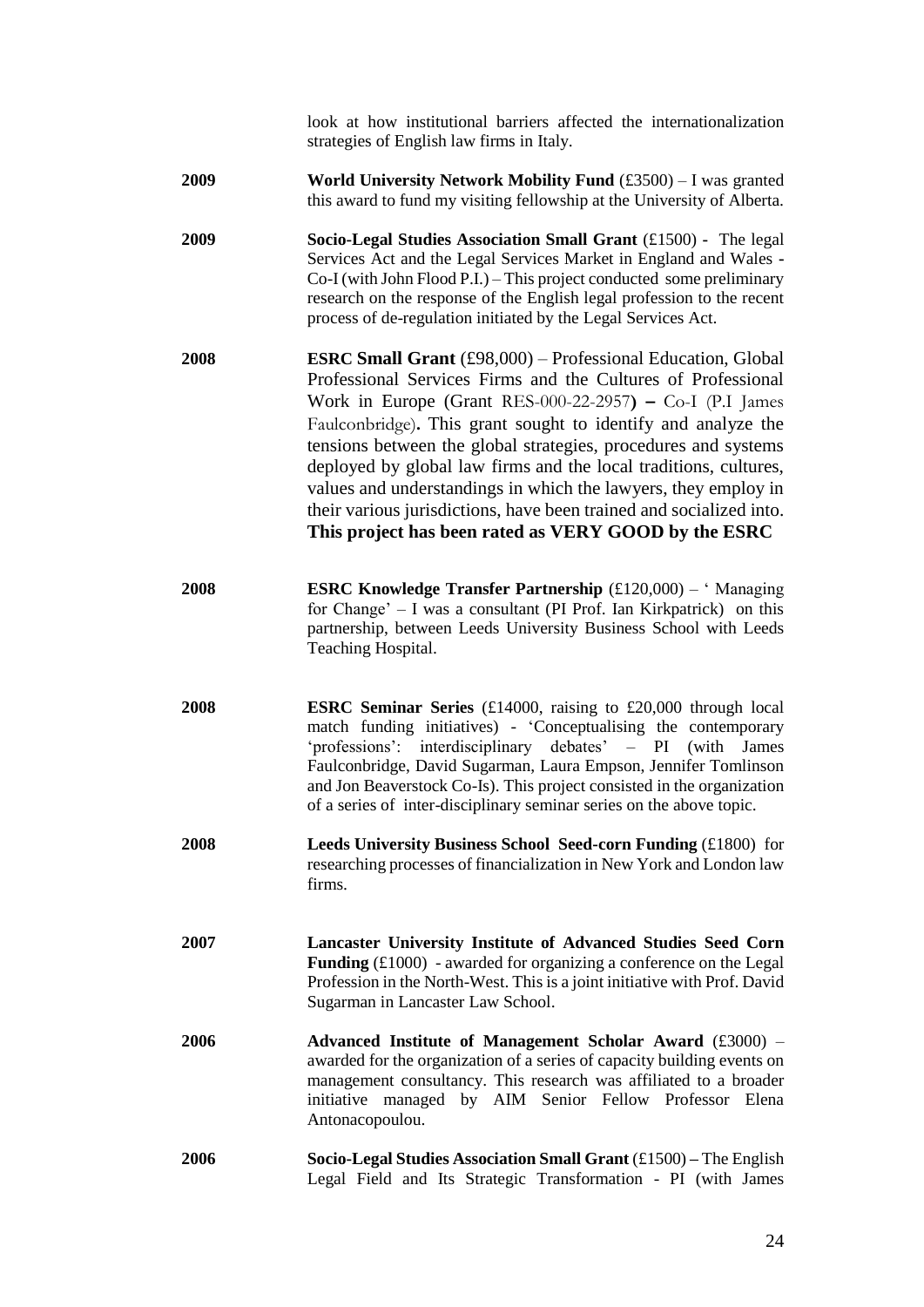Faulconbridge Co-1) – This project consisted of some preliminary qualitative research on the reorganization of large UK based law firms.

**2005 Lancaster University Management School Priming Grant** (£2500) – This project consisted of qualitative research of the professionalization processes in management consultancy.

### **2003 ESRC Post-Doctoral Scholarship**

**2003 Lancaster University William Ritchie** – annual award to doctoral student to promote the attendance of international conferences outside of the applicant's usual networks (conference attended World Congress of Philosophy – Istanbul)

### **2000 ERSC Doctoral Scholarship**

**1991 Annual E.U Student Award** – the award was won for my dissertation on the role of the E.U. in the promotion of global economic development

### **Membership of Research Advisory Committees**

| Pending | <b>European Research Council</b> 'Expertise and the rule of law in<br>practice' (Rulex) with M. Mangset PI                           |
|---------|--------------------------------------------------------------------------------------------------------------------------------------|
| 2017    | Centro di ricerca sulle professioni (Ceprof) University of Bologna,<br>Italy.                                                        |
| 2017-20 | <b>ESRC</b> Working in the public interest? Spatial planning and the<br>future of public service professional labour with M. Tait PI |
| 2011-14 | <b>European Research Council 'Professions in International</b><br>Political Economies' (PIPES) with L. Seabrooke PI                  |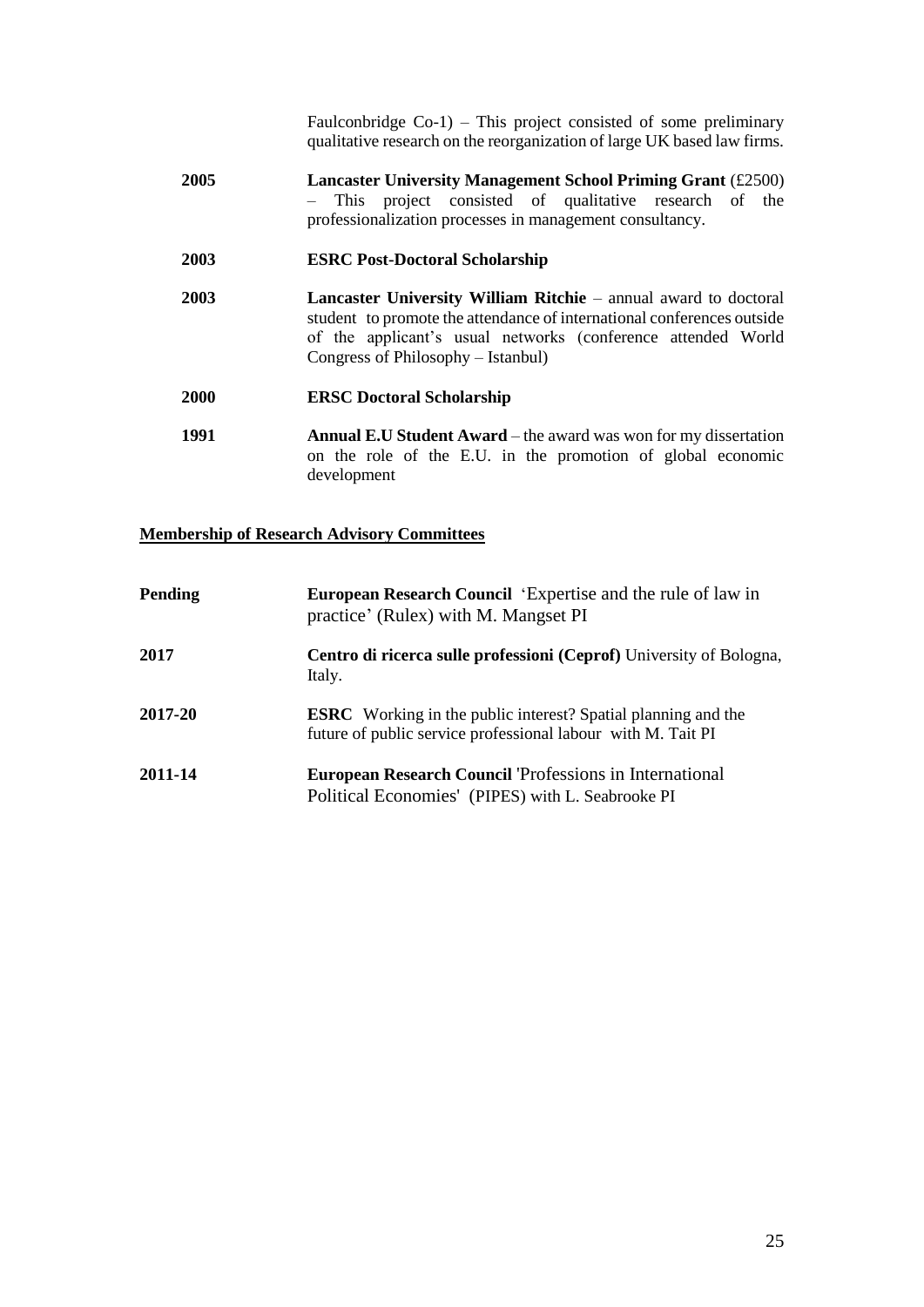## **ESTEEM INDICATORS**

#### **Awards and recognitions**

Emerald Literati Award for high cited work (2016)

Shortlisted for the best international paper by the Organization and Management Theory division of the Academy of Management (2016)

#### **Learned Societies**

Member of ESRC peer review college (from 2009)

Member of the Qatar national research fund peer review college

Member of the American Bar Foundation Working Data Group

Board member of the International Sociological Association's Research Committee 17 o 'Sociology of Organizations' (for three terms)

Advanced Institute of Management Scholar (Responsible for co-organizing a series of events on management consultancy)

#### **Professional Bodies**

Academic fellow of the International Council of Management Consultancy Associations (Sept, 2013 - ongoing)

Member on the Institute of Management Consultancies Professional Standards Review Group

Jury Member of the best Management Constancy Research Award by the Worshipful Company on management Consultants (2015 – ongoing)

Member of the Italian Law Society (CNF) commission on early career lawyers in Italy

Invited by the Law Society to be one of 8 participants to working group on diversity and the professions chaired by Rt Hon Alan Milburn MP

Member of the Law Society strategy review group (2016)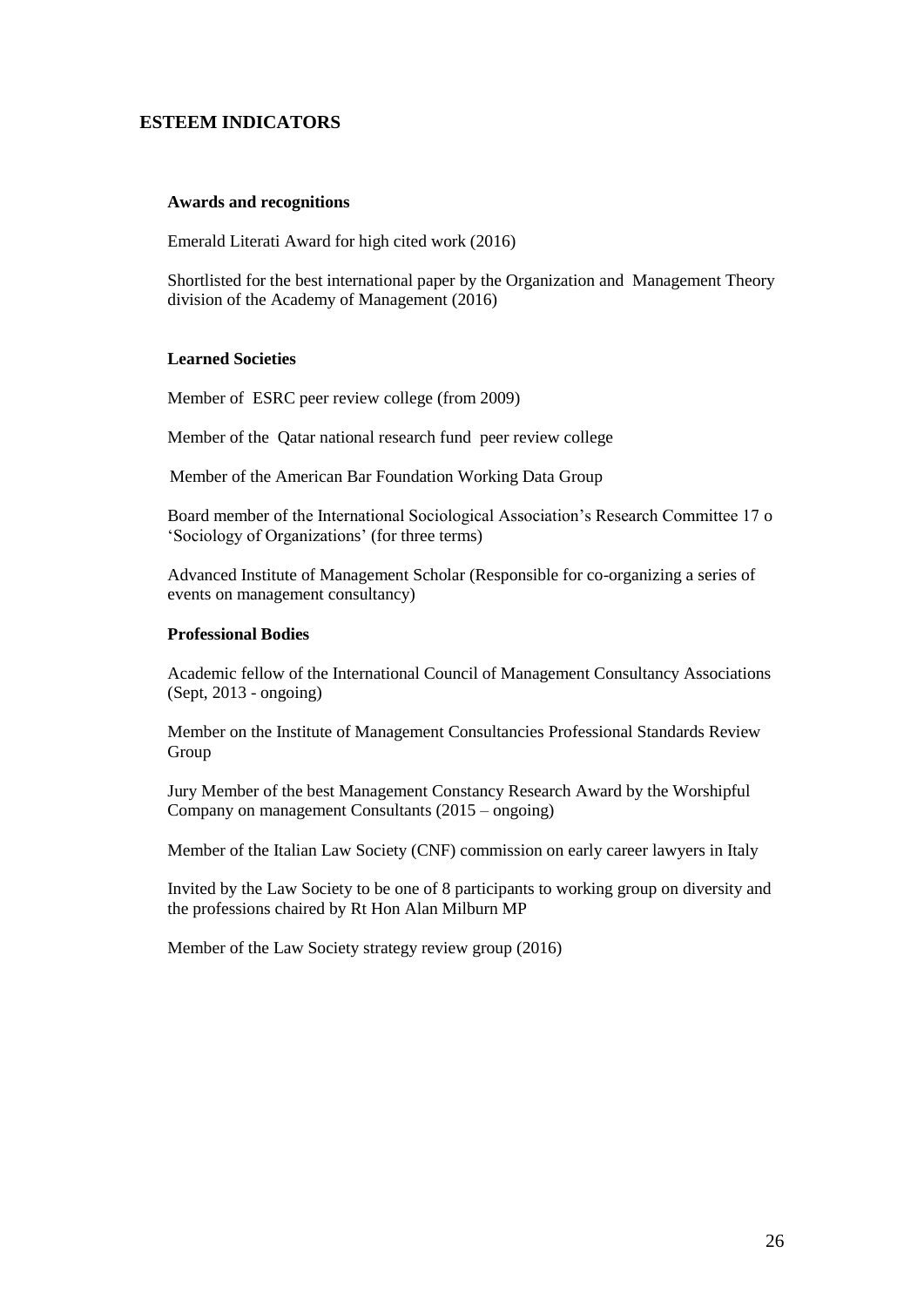## **TEACHING**

I have a broad teaching portfolio covering: Organization Theory, Organization Behaviour, HRM, Leadership, Management Consulting, History of Management, Organizational Sociology, International Business and Research Methods. I have experience of teaching across the whole spectrum from 1<sup>st</sup> year UG to EX MBA, in a variety of national and corporate settings.

## **a. MBA and Executive MBA Level**

**Organization Behaviour** (University of Newcastle – Executive MBA)

**Strategic HRM** (University of Newcastle - MBA)

**Global Events in Leadership** (University of Manchester - Global MBA)

I was the academic coordinator for the Global Events in Leadership module, which is the introductory module on the Manchester Global MBA. The course seeks to cover leadership notions whilst inducting students to the principles of experiential learning (the Manchester method) and socializing them in the three year MBA programme. The course is a significant logistical operation as it includes delivering 40 workshops (for a total of over a 1000 students) in nine centres across the world through managing team of 15 tutors. The course relies heavily on blended and student centred learning methods

**People, Management and Organizations** (University of Manchester - MBA)

I have been involved in the design and delivery of this core course on the Manchester MBA. This covers key notions in OT, OB and HRM and is delivered to two cohorts (120 students) as part of the MBS MBA. The course includes a mix of advanced student centred learning methods.

**Management Consultancy** (LUBS5672M – University of Leeds – MBA and Executive MBA)

While at Leeds University Business School, I have been responsible for designing and running this MBA elective which looks at consultancy theory and practice, using besides conventional lectures exercises, business simulations and testimonials from industry protagonists. This course has been accredited by the Institute of Business Consulting which is the only professional association in this area. Our students join the institute as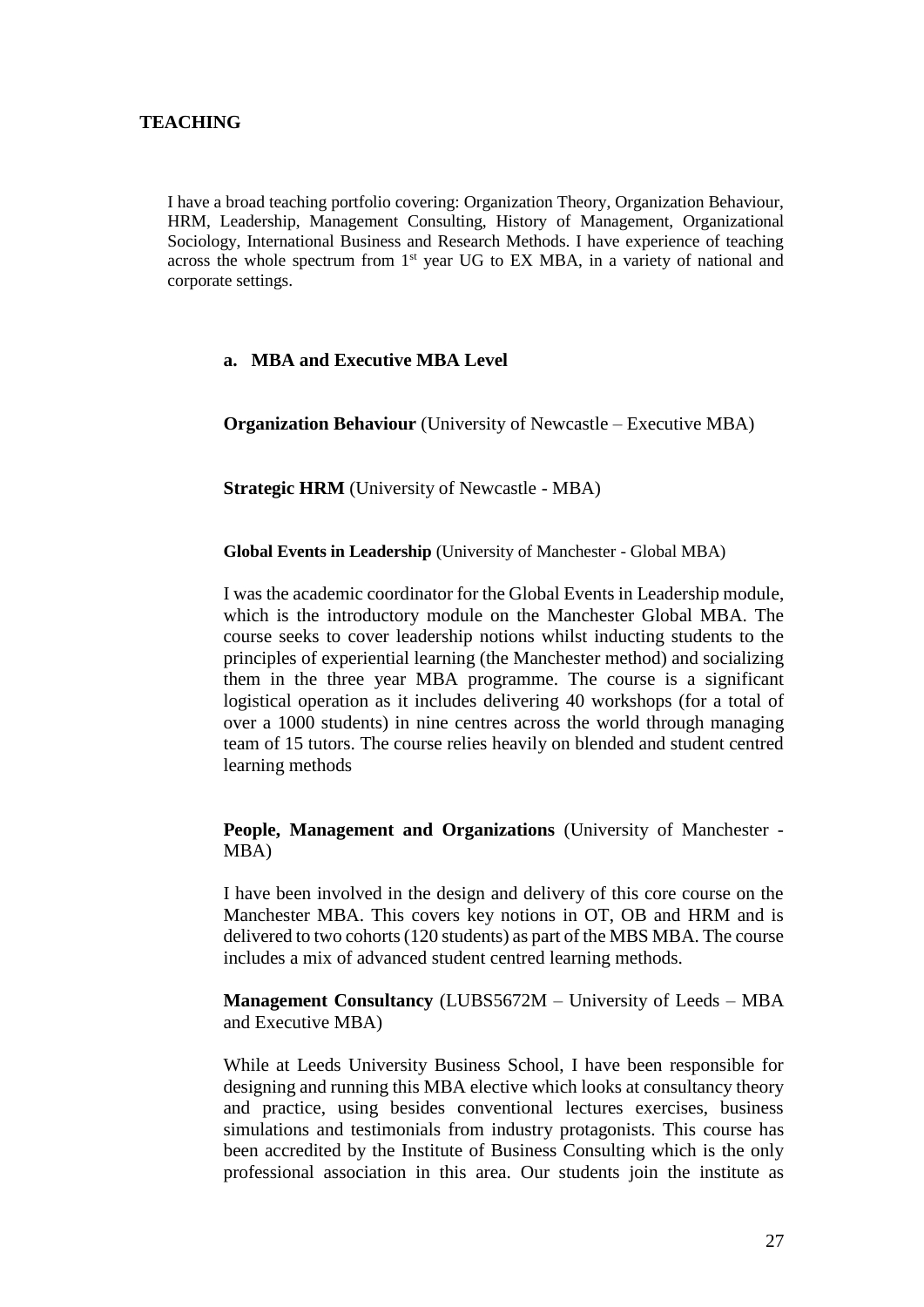members, have access to the institute's resources and events and on completion of their studies will be awarded a diploma in management consultancy as well as their MBA. This course has established itself as the most popular option on the Leeds MBA, attracting over 80% of the entire cohort throughout its three year history. Based on the success of this module, I am currently designing a Masters version as well as a whole degree programme in Management Consulting

## **b. ADDITIONAL TEACHING**

## i. **POSTGRADUATE TEACHING**

**Managing People and Organizations** (University of Newcastle – MA in International Business)

I was responsible for the design and delivery of this large conversion course.

**Leadership** (University of Newcastle – MA in Employment Relations)

This course focused on teaching leadership to a cohort of experienced managers and trade union executives using various experiential learning methodologies.

**Research Methods** (University of Newcastle – Dual award MA – with University of Groningen)

**Human Resource Management: An International Perspective**  (University of Leeds – Msc in Business Management)

I was responsible for the design and delivery this advanced postexperience module to a cohort of up to 20 practitioners (largely drawn from large manufacturing multinationals) on our MSC in Business Management run at Heilbronn in Germany. The course relies on a varied pedagogy which encourages student centred learning and adapts an international and comparative perspective.

**Research Methods** (LUBS5300M - University of Leeds - MA in Human Resource Management and Diversity Management).

I was module leader for this postgraduate course, which is design to provide a student with an awareness of the principal debates, techniques and methodologies behind research in the social sciences. The course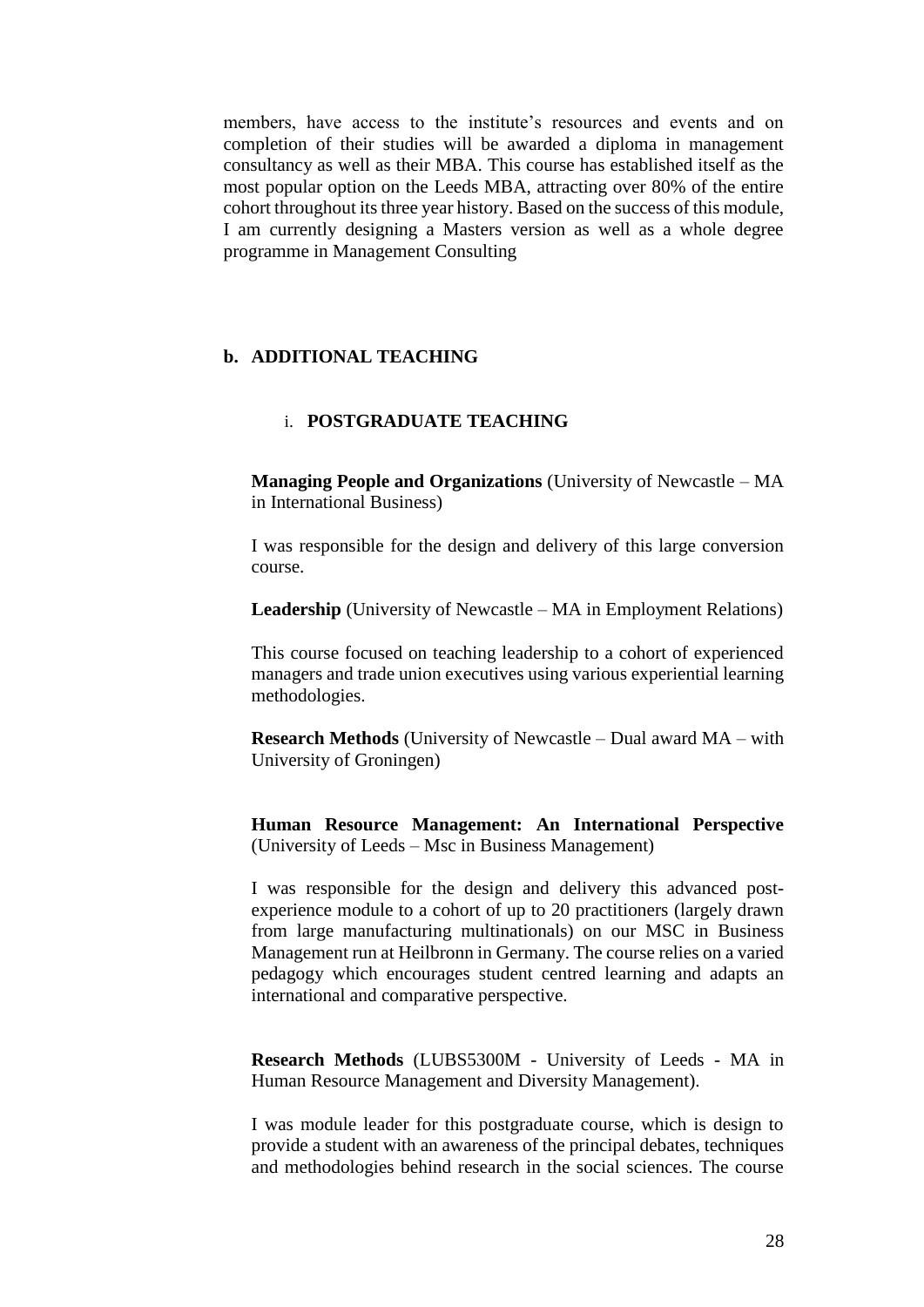attracts a diverse audience with a strong international component. This is a successful course with 87% of students taking it thinking that the course objectives had been met and that the lectures were well structured and delivered.

### **ii. UNDERGRADUATE TEACHING**

**Contemporary Perspectives in International Business** (Bus3035 – University of Newcastle)

I was responsible for the design and delivery of this large (250+) research led third year course. The course develops a distinct institutionalist perspective on the internationalization of business and focuses on the empirical case of Professional Services Firms. The course draws heavily on my published research

**Managing the Modern Corporation** (BMAN10812 – University of Manchester)

I have been module leader for this large  $1<sup>st</sup>$  year course (400 students), which aims to introduce students to theories surrounding organizational behaviour. The course includes lectures on theory and on more applied topics.

**Firms and Management in Comparative Perspective** (BMAN22000 – University of Manchester)

I have delivered this  $2<sup>nd</sup>$  year UG course (120 students) looking at the comparative study of business systems

### **Understanding Law Firms** (LUBS 2870 – University of Leeds)

Law firms are expanding rapidly and developing increasingly sophisticated operations, which in turn require managerial procedures, strategic planning and corporate structures. Whilst an increasing number of law graduates aim to work in such environments very few of these students have any appreciation of the nature, characteristics, activities and practices of these firms and of the impact that this will have on their careers, experiences and working conditions as future corporate solicitors. This module, one of the first in its kind, sought to address this gap in our student's knowledge and to equip them with the relevant theories, conceptual tools and factual information necessary to gain an understanding of the realities of working and progressing within large commercial law firms. This module which was team taught with the Law Faculty attracted over 60 students in its first year of operation.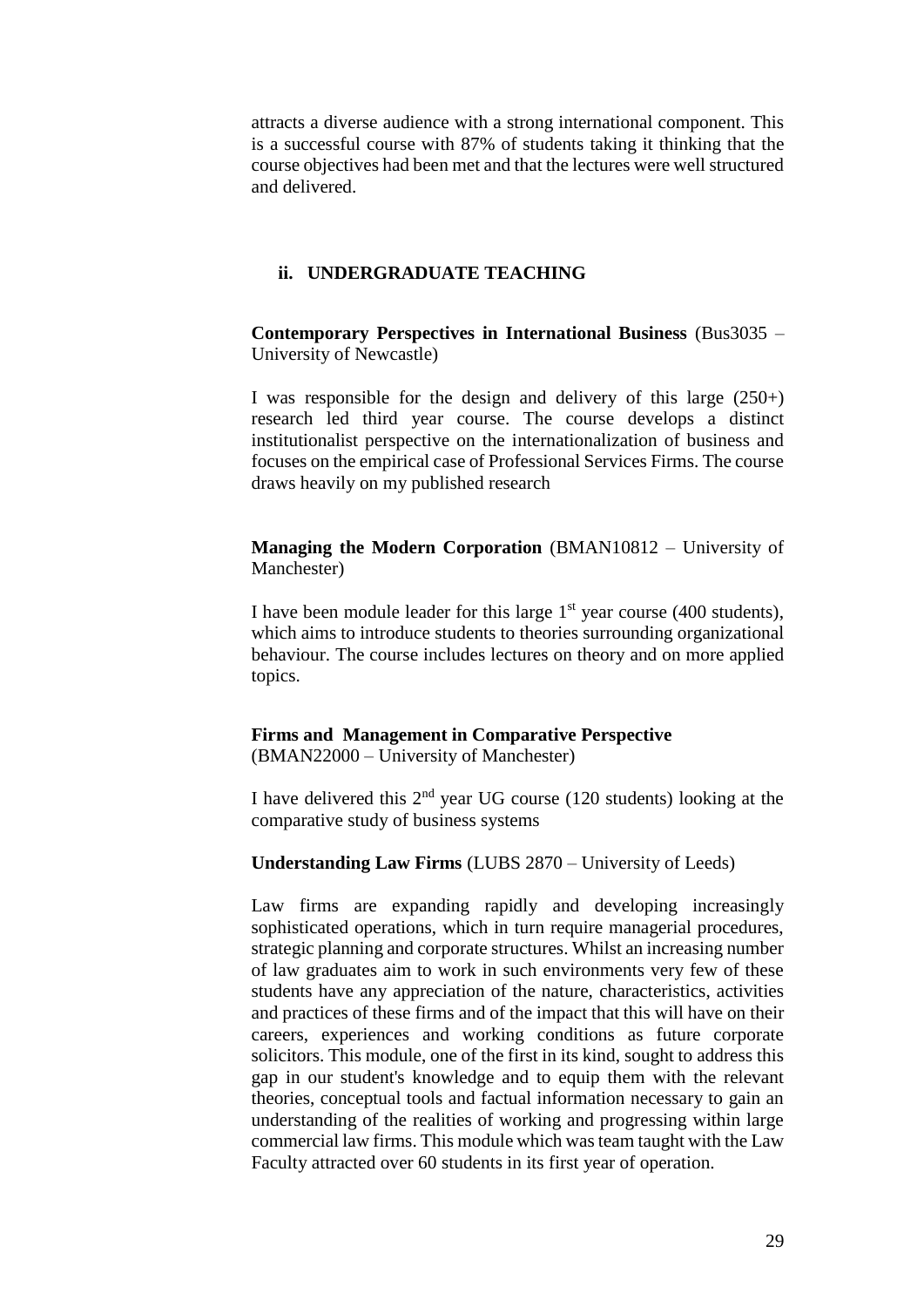**Business and Society – Social Theory** (LUBS 1765 – University of Leeds)

I have developed this new module which introduces 1st year UG students to key concepts and theories in the sociology of work and organizations. On this module students learn about key ideas from the founding fathers (Durkheim, Marx and Weber) of sociology as well as more recent theoretical approaches to understanding work and organizations. The course seeks to both familiarize the students with some of the most influential sociological theories and to evaluate their use of as conceptual tools for the analysis of contemporary change in work and organizations

**Business and Society – Organizational Theory** (LUBS 1760 – University of Leeds)

I have developed this new module which provides 1st year UG students with a foundational understanding of mainstream organisational theory and its evolution, explaining key developments in the evolution of organisation theory and providing an account for the developments observed The overall goal is to equip students with new ways of perceiving the management and organisation of work, as well as an understanding how the world of work is changing.

### **Organization of Business** (LUBS 1770 – University of Leeds)

I have been module leader for this large  $1<sup>st</sup>$  year course (250 students), which aims to introduce students to theories surrounding business models, practices and structures. The course includes lectures on theory and on more applied topics.

## **Strategic Human Resource Management** (LUBS 3855 – University of Leeds)

I was module leader for this third year course (120+ students). This course provides an advanced account of strategic human resource management, exploring its realities and rhetorics in the broader context of a changing business world and political economy. The course is taught over two semesters. This is a successful course. 84% of students taking it viewed the lectures as being both interesting and well structured.

**Management and Organisation I** (Course O.W.T 100/101 – Lancaster University)

I was responsible for the design, organization and operation of this first year course. This course provides an introduction to management thinking and to the study of organisations. It attracts large student numbers (150+) from various backgrounds. This has necessitated the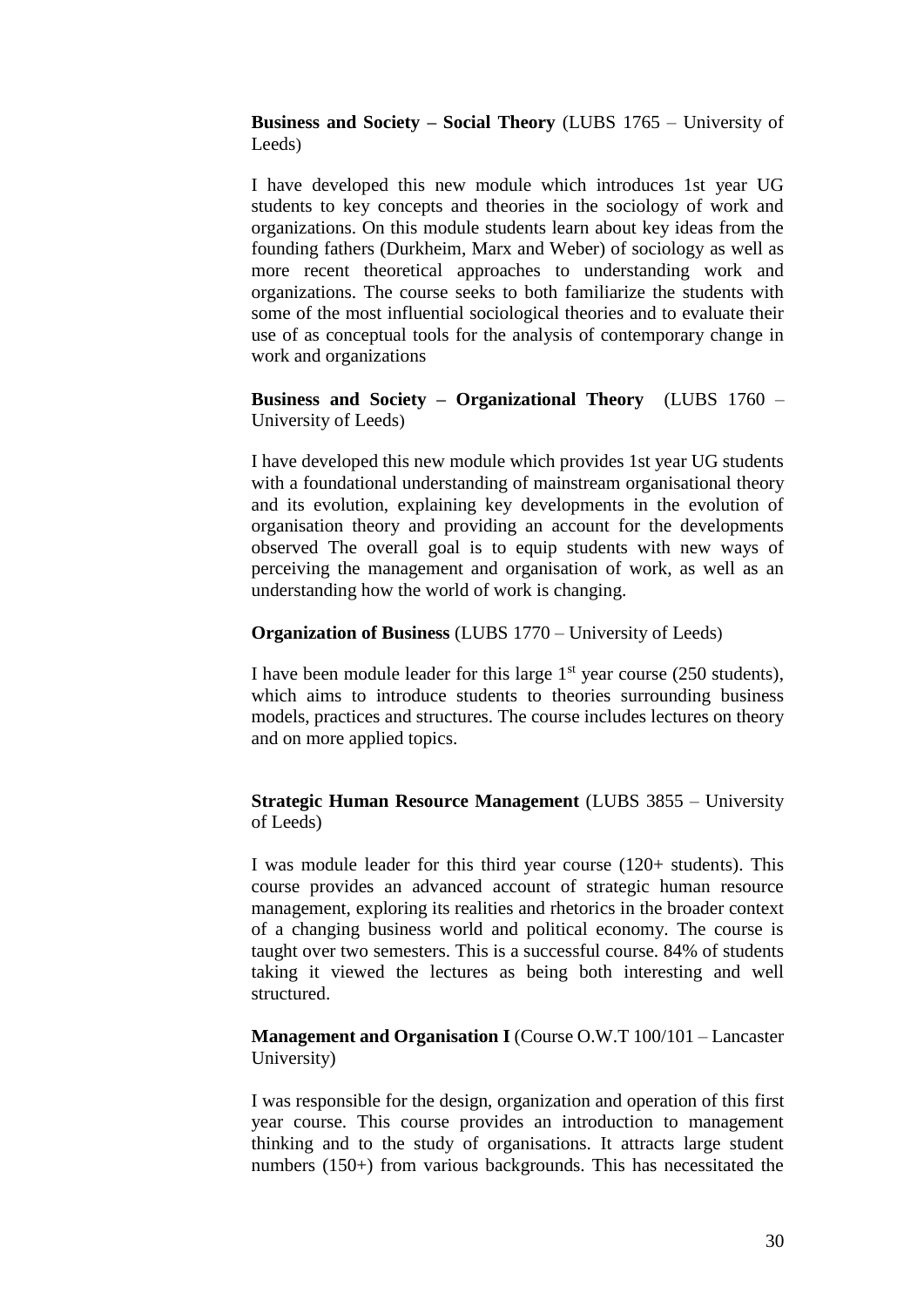development of a particularly innovative approach to student learning, which relies on student involvement, on the extensive use of videos and other teaching materials and on the support of post-graduates students. The course utilises an innovative mentoring scheme where third year students are used to help new recruits to make the transition to university life, to informally develop key academic skills and to gain an awareness of our department, its ethos and identity. In the last relevant year, this course, which is taught over two terms, has received a student feedback mark of 3.92 out of 5, with lectures receiving a score of 4.04. This was the highest mark of all first year courses taught in the school

**Management and Organisation** II (Course O.W.T 210 – Lancaster University)

I have been, over a 3 year period, jointly responsible for the management of this second year course, including its design, delivery, evaluation and administration. This course provides an introduction to organisational theory and assesses contemporary developments to organisational structures and managerial practices. Prior to this I have been course tutor for this particular module course for over 3 years. In this role I have managed most of the support workshops/ seminars and have been considerably involved in the delivery of lectures, essay marking and teaching support. The course is taught over three terms.

### **DOCTORAL STUDENTS**

Charles Nnaji  $(4<sup>th</sup>$  year, VIVA Spring 2018) – Ethical decisions within strategic contracting

Miguel Del Rio (VIVA Scheduled 12/2017) - Business Model Analysis in the Media Industry: The case of Televisa

Aziz Aljaji (Successfully defended 1/2017) – The translation of leadership ideas in Saudi Arabia

Ali Naqvi ( $4<sup>th</sup>$  year – successfully defended 2015) - The role of management consultants in the institutionalization of Corporate Social Responsibility

Luca Sabini ( $4<sup>th</sup>$  year – successfully defended  $6/2014$ ) – The institutionalization of project management as a profession

Nick Jephson  $(4<sup>th</sup>$  year – successfully defended 29/1/2014 ) – Changing Careers and Experiences of Professionalism in Large Accounting Firms